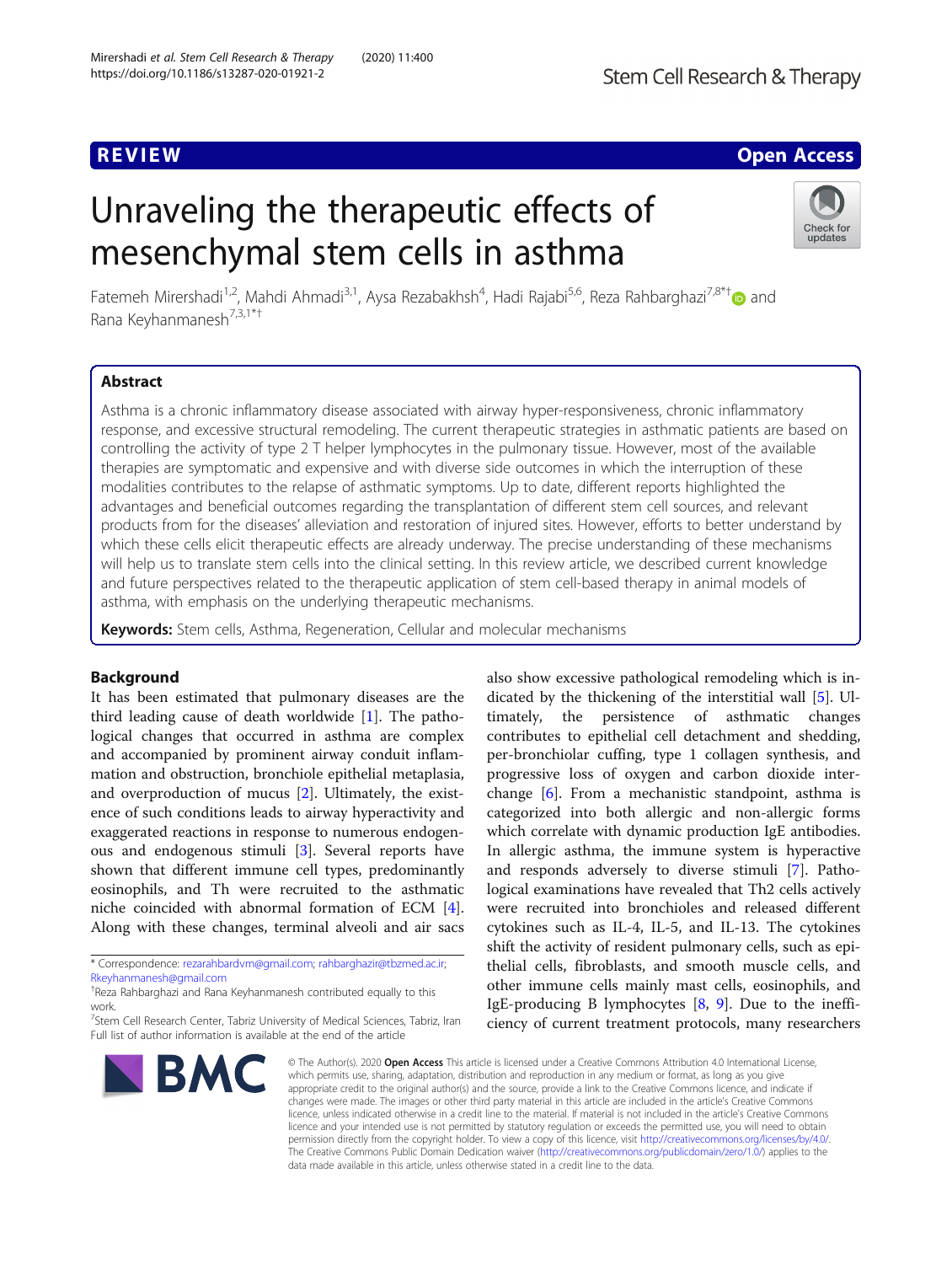and clinicians try to find safe and effective modalities in the alleviation and restoration of the pulmonary system after asthmatic disease. This review aims to scrutinize experiments related to the application of stem cells and underlying cellular and molecular mechanisms participating in the alleviation of asthmatic changes.

To date, several methods have been developed for the induction of bronchial asthma using different animal models. For example, cotton dust, OVA, Ascaris lumbricoides antigens, cockroach extracts (Blatella germanica), house dust mite extract (HDM) (Dermatophagoides pteronyssinus, Dermatophagoides farina), fungi, and molds (Aspergillus fumigatus, Alternaria alternata), ragweed, latex (Hevea brasiliensis), and bacterial lipopolysaccharide (LPS) are allergens commonly implicated in asthma development and exacerbations [\[10](#page-8-0)–[13\]](#page-8-0). Besides, the application of Alum via intraperitoneal route followed by airway challenges induces an acute allergic response that will mask immune events that are only partially contributing to inflammation and airway hyper-responsiveness [[12,](#page-8-0) [14\]](#page-9-0). Considering the previously published experiments, it becomes clear that OVA, extracted from a chicken egg, is a widely used allergen for the sensitization of bronchioles in different animal models solely because of all the immune tools are available and recruited to the pulmonary niche after OVA challenge [[13\]](#page-8-0). OVA can be produced on large scales at a lower cost. However, each sensitization method has strengths and weaknesses. It has been shown that repeated airway exposures to OVA may contribute to immune tolerance and the induced airway inflammation is not quite like what happens in the human asthmatic lungs. Distinct properties of HDM such as appropriate immunogenicity, direct activation of innate cells, and intrinsic enzymatic activity, make it suitable to mimic asthma-like conditions [[13\]](#page-8-0). Commensurate with these descriptions, the selection of certain allergen correlates with the number of replicates and using alone or in combination with other allergens [\[15](#page-9-0)].

### Application of stem cells in the asthmatic niche

Over the past decade, the use of stem cell-based therapies and bioengineering modalities has been extensively studied for the regeneration of lung diseases. There are a growing number of scientific reports conducted in terms of different stem cells application to promote either structural or functional pulmonary restoration with a focus on both differentiation capacity and paracrine activity [\[16\]](#page-9-0). In this regard, it seems that adult bone marrow stem cells, including different lineages such as hematopoietic stem cells (HSCs), mesenchymal stem cells (MSCs), and endothelial progenitor cells (EPCs) hold splendid promise for the healing of injured tissues. The bone marrow niche is an appropriate microenvironment for the dynamic growth of HSCs and EPCs, while MSCs could be isolated from different tissues. In keeping with this theme, the regenerative potential of multiple stem cell types has been previously assessed in different chronic pulmonary pathologies such as asthma, COPD, and broncho-pulmonary dysplasia [[16](#page-9-0)] (Table [1](#page-2-0)). According to the released data, stem cells were administered via intravenous infusion, intraperitoneally, or transplanted directly into the pulmonary niche via intranasal and intra-tracheal routes [\[42](#page-9-0), [43\]](#page-9-0). Delving a bit deeper, the best appropriate administration route and cell delivery methods have not been determined yet. Considering relative ease of doing the experiments, it is thought that cell delivery via the intra-tracheal pathway is logically preferred to the other routes. For instance, the possibility of cell bio-distribution and colonization to the nonpulmonary tissues will be decreased dramatically which in turn reduces the dose of transplant target cells. Also, the direct introduction of distinct cell types to the injury site could yield better regenerative outcomes [[43](#page-9-0)]. Even specific anatomical regions in the pulmonary niche encompass specific stem cells that are generally inactive under the normal condition and further acquire regenerative potential during injuries to the epithelial layers. Several reports highlighted the existence of pluripotency and stemness features in bronchioalveolar stem cells, nonciliated bronchiolar secretory cells (Clara cells), basal cells, alveolar type II pneumocytes, and submucosal gland stem cells [\[44,](#page-9-0) [45](#page-9-0)]. Inside the lungs, there are a fraction of stem  $cells, namely c-Kit<sup>+</sup> cells, with highly regenerative poten$ tial and self-renewal capacity [\[46\]](#page-9-0). It is thought that a large amount of c-Kit<sup>+</sup> cells from bone marrow and systemic circulation and notably massive recruitment of these cells into the pulmonary niche not only did not ameliorate the progression of pulmonary disease but also exacerbate the progression of pathological responses [\[20\]](#page-9-0). Overall, the results from different animal models of asthma confirmed the advantageous and potential benefits after transplantation of stem cells which coincided with a reduction of inflammatory reactions, immune cell recruitment, and regulation of Th1 to Th2 ratio, reduced collagen fiber deposition in the lung parenchyma, and changes in the dynamic synthesis of pro- and anti-inflammatory cytokines. Besides, structural changes and pathological remodeling of the blood-air barrier, epithelial metaplasia, and mucus-producing goblet cells are faded post-stem cell transplantation [[47](#page-9-0)].

## Application of MSCs in asthma

In a review of previously published experiments, MSCs have been extensively applied in the alleviation of asthma in different animal models more than other types of stem cells [\[48](#page-9-0)]. Many researchers showed that MSCs could proliferate for multiple passages which allow for large-scale production of these cells for different regenerative medicine applications in animal models of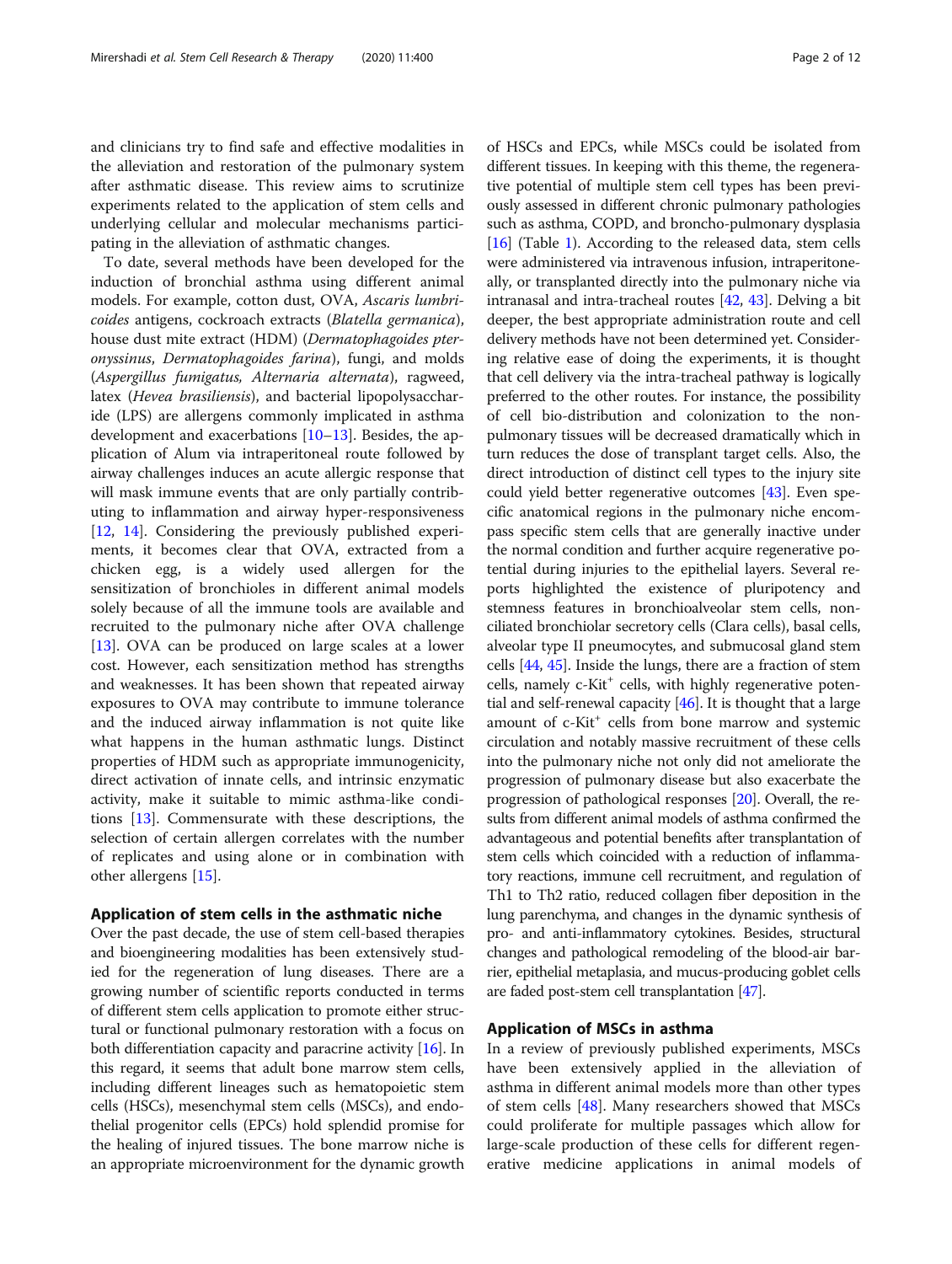<span id="page-2-0"></span>Table 1 List of some in vivo and in vitro studies on the effects of stem cells or cell products on experimental induced asthma

| Stem cell type                                                    | Route of<br>administration        | Animal model and type of Time of<br>injury                                   | study                            | Outcome                                                                                                                                                                                                                | Ref    |
|-------------------------------------------------------------------|-----------------------------------|------------------------------------------------------------------------------|----------------------------------|------------------------------------------------------------------------------------------------------------------------------------------------------------------------------------------------------------------------|--------|
| Bone marrow-derived c-<br>Kit+ cells                              | Intratracheally                   | Hyperoxia-induced lung<br>injury in rats                                     | 15 days                          | Angiogenesis and pro-angiogenic factors 1, aveolariza-<br>tion1, apoptosis                                                                                                                                             | $[17]$ |
| Anti-c-Kit siRNA                                                  | Intravenously                     | OVA-induced allergic<br>asthma in mouse                                      | 72 h after<br>siRNA<br>injection | Pulmonary infiltration of inflammatory cells (eosinophils<br>and lymphocytes) L, IL-4 and IL-5 L                                                                                                                       | $[18]$ |
| Anti-c-Kit siRNA                                                  | Intranasal                        | OVA-induced allergic<br>asthma in mouse                                      | 72 h after<br>siRNA<br>injection | SCF, IL-4, and IL-51, eosinophil infiltration1                                                                                                                                                                         | $[19]$ |
| c-Kit+ cells                                                      | Intratracheally                   | OVA-induced allergic<br>asthma in mouse                                      | 10 days                          | Inflammation L, airway remodeling, and function                                                                                                                                                                        | $[20]$ |
| Bone marrow MSCs                                                  | Intravenously,<br>Intratracheally | OVA-induced allergic<br>asthma in mouse                                      | More<br>than 10<br>days          | Th2 and Th17 cytokines L, IgE L, eosinophilia L                                                                                                                                                                        | $[21]$ |
| Bone marrow MSCs and<br>CM                                        | Intratracheally                   | OVA-induced allergic<br>asthma in rats                                       | 14 days                          | MSC-treated rats: neutrophili and neutrophilial, CD3+/<br>CD4 <sup>+</sup> ↓, IL-10↑, IL-4↓                                                                                                                            | $[22]$ |
| Bone marrow MSCs and Intravenously<br>CM                          |                                   | OVA-induced allergic<br>asthma in rats                                       | 14 days                          | CD3+/CD4+1, CD3+/CD8+1, immune cells infiltration1 (the<br>therapeutic effects were more higher than CM)                                                                                                               | $[23]$ |
| Adipose-derived MSCs                                              | Intratracheally                   | OVA-induced allergic<br>asthma in mouse                                      | <b>ND</b>                        | Airway responsiveness1, lymphocytes infiltration1, lgE, IL-<br>1β ↓, IL-4 ↓, IL-17F↓, IL-10↑, RORy↑, CD4 <sup>+</sup> CD25 <sup>+</sup> Foxp3 Treg<br>cells†                                                           | $[11]$ |
| Adipose-derived MSC                                               | Intravenously                     | Feline chronic allergic<br>asthma                                            | More<br>than 4<br>months         | Airway eosinophilia and responsiveness ->, bronchial wall<br>thickening $\downarrow$                                                                                                                                   | $[24]$ |
| Bone marrow<br>mononuclear cells                                  | Intratracheally                   | OVA-induced allergic<br>asthma in mouse                                      | 7 days                           | Alveolar collapsel; bronchoconstrictionl; fibrosisl; IL-4, -5,<br>and -131; IFN-γ↑; TGF-β↑                                                                                                                             | $[25]$ |
| iPSC-derived MSCs                                                 | Intratracheally                   | OVA-induced allergic<br>asthma in mouse                                      | 4 days                           | Connexin 43-mediated mitochondrial transfer <sup>1</sup> , epithelial<br>cells death L                                                                                                                                 | $[26]$ |
| Human umbilical cord<br>blood-derived MSCs                        | Intravenously                     | OVA-induced allergic<br>asthma in mouse                                      | $29 - 31$<br>days                | IL-4, IL-5, and IL-131; IgE and IgG11; bronchial hyper-<br>responsiveness L; eosinophil infiltration L                                                                                                                 | $[27]$ |
| iPSCs, and<br>mesenchymoangioblast- Intravenously<br>derived MSCs | Intranasal and                    | OVA-induced allergic<br>asthma in mouse                                      | 14 days                          | TGF-β11; airway/lung fibrosis1; collagen-degrading gelati-<br>nase 1                                                                                                                                                   | $[28]$ |
| Human ESC-MSCs                                                    | Intravenously                     | OVA-induced allergic<br>asthma in mouse                                      | 20 days                          | Th2 cells and eosinophils1; Treg1; periodic acid-Schiff<br>positive cells1; CD4 <sup>+</sup> CD25 <sup>+</sup> FOXP3 <sup>+</sup> cells1; IL-4, IL-5, and IL-<br>131; Ccl11, Ccl24, II13, II33, and Ear11 expression 1 | $[29]$ |
| Bone marrow, umbilical<br>cord, and adipose-<br>derived MSCs      | Intravenously                     | OVA-induced allergic<br>asthma in mouse                                      | $7-10$ days                      | Eosinophil L; IL-4, IL-5, and IL-13 L; INF-y1; IL-10 producing<br>macrophages1                                                                                                                                         | $[30]$ |
| MSC-derived exosomes                                              | In vitro                          | Target cells: asthmatic<br>peripheral mononuclear<br>cells                   | 24 h                             | IL-10 and TGF- $\beta$ $\uparrow$ , proliferation of CD4 <sup>+</sup> CD25 <sup>+</sup> FOXP3 <sup>+</sup><br>cells1                                                                                                   | $[31]$ |
| MSCs CM                                                           | In vitro                          | GM-CSF-induced asthmatic<br>changes in 3T3 murine<br>airway fibroblast cells | 14 days                          | Collagen types I, IIII; hyaluronan                                                                                                                                                                                     | $[32]$ |
| <b>MSCs</b>                                                       | Retro-orbital                     | OVA-induced allergic<br>asthma in mouse                                      | 4 weeks                          | Hyaluronan L, airway inflammation L                                                                                                                                                                                    | $[32]$ |
| Adipose-derived MSCs                                              | Intravenously                     | OVA-induced allergic<br>asthma in mouse                                      | 12 days                          | IDO, TGF-β, and PGE2↑ (IL-4, IL-5, and IL-13↓); IFN-γ↑; IL-<br>10 <sub>1</sub>                                                                                                                                         | $[33]$ |
| Human placenta MSCs                                               | Intravenously                     | OVA-induced allergic<br>asthma in rats                                       | 22 days                          | Notch3 and delta-41; notch-1, -2 and jagged-11; IgE, Th2<br>cytokines↓                                                                                                                                                 | $[34]$ |
| iPSC-derived MSCs                                                 | Intravenously                     | OVA-induced allergic<br>asthma in mouse                                      | 55 days                          | Fibrosis and a-SMAL, TGF-B1L, phosphorylated Smad2/3<br>expression                                                                                                                                                     | $[35]$ |
| Adipose tissue MSC-<br>derived extracellular<br>vesicles          | Intravenously                     | OVA-induced allergic<br>asthma in mouse                                      | 7 days                           | TGF-β↓, fibrosis↓, inflammation↓, bronchiolar Siglec-F <sup>+</sup> eo-<br>sinophils, eotaxin, CD3 <sup>+</sup> CD4 <sup>+</sup> cells, CD4 <sup>+</sup> CD25 <sup>+</sup> Foxp3 <sup>+</sup><br>cells1                | $[10]$ |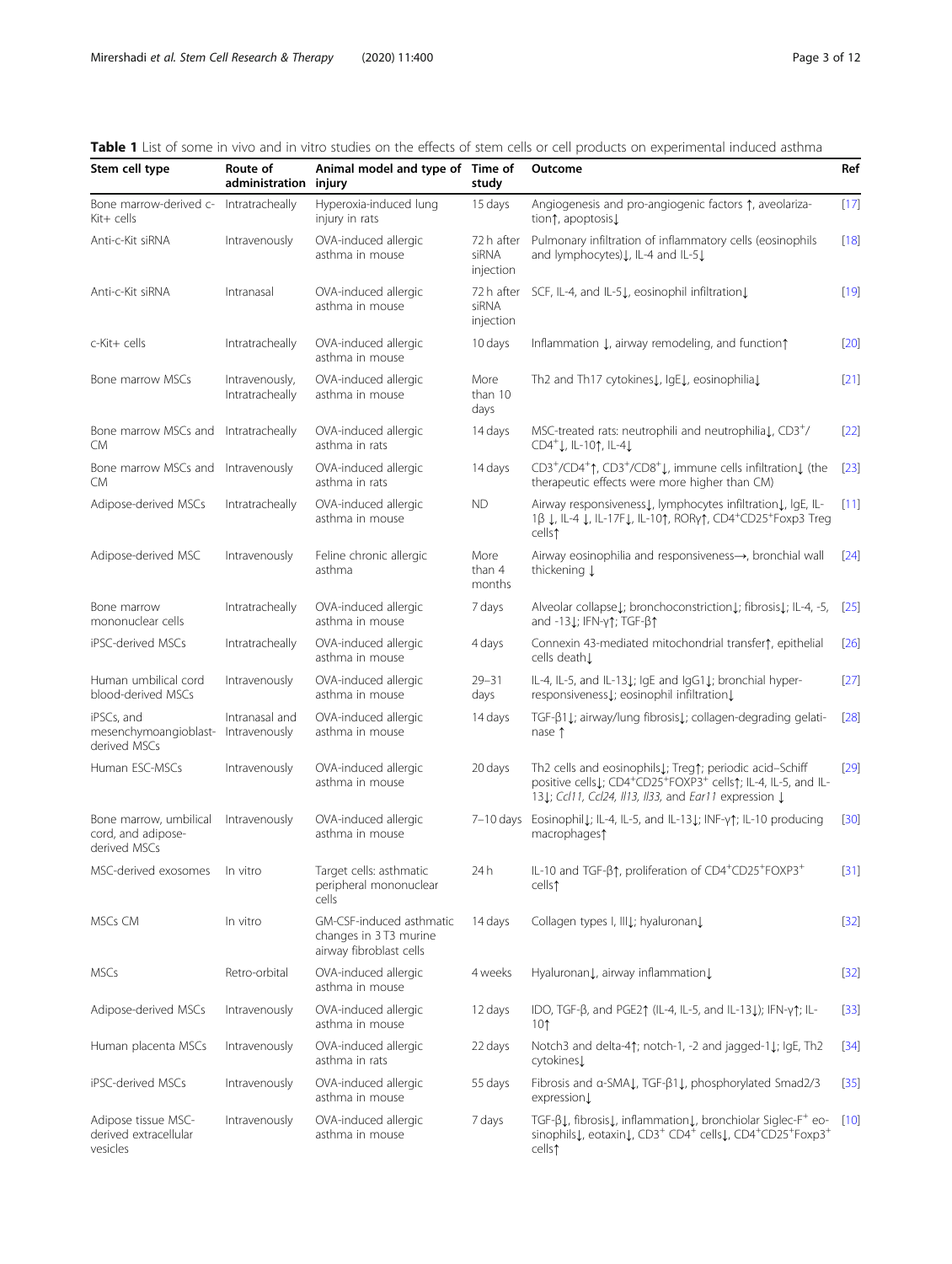Table 1 List of some in vivo and in vitro studies on the effects of stem cells or cell products on experimental induced asthma (Continued)

| Stem cell type                                           | Route of<br>administration | Animal model and type of<br>injury                                     | Time of<br>study  | Outcome                                                                                                                                                                                                          | Ref    |
|----------------------------------------------------------|----------------------------|------------------------------------------------------------------------|-------------------|------------------------------------------------------------------------------------------------------------------------------------------------------------------------------------------------------------------|--------|
| Bone marrow MSCs                                         | Intravenously              | OVA-induced allergic<br>asthma in mouse                                | 7 days            | Pulmonary oxidative stress L, and nitrotyrosine L                                                                                                                                                                | [36]   |
| Adipose-derived MSCs<br>and bone marrow-<br>derived MSCs | Intratracheally            | HDM-induced allergic<br>asthma in mouse                                | $3 - 7$ days      | Bone marrow MSCs: IL-101, the influx of eosinophils and B [15]<br>cells L, alveolar macrophage inflammatory response L, lung<br>function, and remodeling→, adipose-derived MSCs were<br>ineffective              |        |
| Adipose-derived MSCs                                     | Intravenously              | HDM-induced allergic<br>asthma in mouse                                | 3 days            | Inflammation L, Th1 cytokines L, hyper-responsiveness $\rightarrow$ ,<br>contractile tissue $\rightarrow$ , cell integration, and differentiation $\rightarrow$                                                  | [37]   |
| Bone marrow-derived<br><b>MSCs</b>                       | Intravenously              | HDM-induced allergic<br>asthma in mouse                                | $8-10$ days       | Airway responsiveness [, bronchial contraction [, inhibitory [38]<br>type 2 muscarinic receptor <sup>*</sup> , phagocytosis of MSCs by<br>local macrophages, macrophage M2 suppressive<br>phenotype <sup>1</sup> |        |
| Human iPSC-MSCs                                          | Intravenously              | Neutrophilic airway<br>inflammation induced by<br>LPS and OVA in mouse | $4 - 48 h$        | Th cells (Th17) L, Th cells-associated cytokines L, neutro-<br>philic airway inflammation L, p-STAT3 L, GATA3 L, RORyt L,<br>iPSC-MSCs differentiation into Th cells?                                            | $[39]$ |
| Adipose-derived MSCs                                     | Intravenously              | HDM-induced allergic<br>asthma in mouse                                | 7 days            | IL-3 and IL-41, BALF CD4 <sup>+</sup> T cells, and Eosinophils1, Fibro-<br>sis L, TGF-β L, α-actin L                                                                                                             | [40]   |
| Bone marrow-derived<br><b>MSCs</b>                       | Intravenously              | Aspergillus fumigatus hyphal<br>extract-induced asthma in<br>mouse     | $76 - 78$<br>days | Th17-mediated airway inflammation [, T regulatory cells<br>$\rightarrow$ , airway hyper-responsiveness L, BALF Th2, and Th17 sol-<br>uble mediators.                                                             | $[41]$ |

ND, non-determined; "↑", increase; "↓", decrease; "→", ineffective

asthma. Based on a scientific document, it has been shown that MSCs are capable of suppressing inflammatory response and pathological remodeling in the asthmatic context [\[47,](#page-9-0) [49\]](#page-9-0). Based on conducted experiments, MSCs were transplanted to the asthmatic animals at the range from  $1 \times 10^6$  to  $5 \times 10^7$  [\[50](#page-9-0), [51\]](#page-9-0). According to histological examination, these cells easily migrate toward inflammatory sites in response to cytokine concentration gradients after systemic or local administration. It can be claimed that the production of different factors and cytokines triggers MSCs activation. In vitro pretreatment of bone marrow-derived mesenchymal stem cells with sera from asthmatic mice increase immunomodulatory properties in allergic asthma [[52\]](#page-10-0). It seems that the positive therapeutic effects of MSCs are mainly done by releasing an array of factors in a paracrine manner which modulates the cell-based and humoral immune responses compared to differentiation potential and juxtacrine activity [\[43](#page-9-0)]. In support of this statement, several papers were published that the majority of transplant MSCs are cleared from the pulmonary niche after few days possibly through phagocytosis by alveolar macrophages or apoptosis pathways, raising the question of how they prompt such long-lasting immunosuppressive effects [[53\]](#page-10-0). The activity of recipient immune cells, cytotoxic T cells, promotes MSCs apoptosis via perforindependent mechanism [\[54](#page-10-0)]. Although it may seem that the decrease of transplanted MSCs by immune rejection could diminish regenerative outcome this phenomenon is done in antibody- and MHC-free manner [\[54](#page-10-0)]. Surprisingly, the possible apoptotic death of transplanted MSCs in the asthmatic niche could in part, but not completely, regulated local cellular and humoral immunity via the regulation of phagocytes recruited to the pulmonary tissue [\[55\]](#page-10-0). Besides, an elevated ROS generation and enhanced pro-inflammatory cytokines could accelerate functional MSCs depletion at the site of inflammation by eliminating trans-differentiation capacity, self-renewal, and prompt aging [\[56\]](#page-10-0). Despite these limitations after the introduction of MSCs to the asthmatic niche, MSCs potentially possess magnificent immunomodulatory capacity without provoking immunogenic responses. MSC secretome harbors diverse factors and cytokine could regulate the functional activity of T and B lymphocytes, dendritic cells, and natural killer cells [[57\]](#page-10-0). Even in the presence of TNF-α and IFN-γ, MSCs can acquire immunosuppression phenotype and immunomodulatory properties. It seems that the production of indoleamine 2,3-dioxygenase and prostaglandin  $E_2$  is actively involved in this phenomenon [\[58\]](#page-10-0).

Several experiments revealed that MSCs exhibited a different restorative capacity based on isolation from various tissues. Also, the MSC subtype possesses a different multipotential capacity [[59](#page-10-0)]. Bone marrow is a primary and well-known source for the isolation of MSCs. However, alternative sources for MSCs isolation in order of importance and number of conducted studies are adipose tissue, blood, umbilical cord blood, skeletal muscle, tendons, lung, etc. [[60](#page-10-0)]. In addition to differences in the therapeutic capacity of MSC subtype,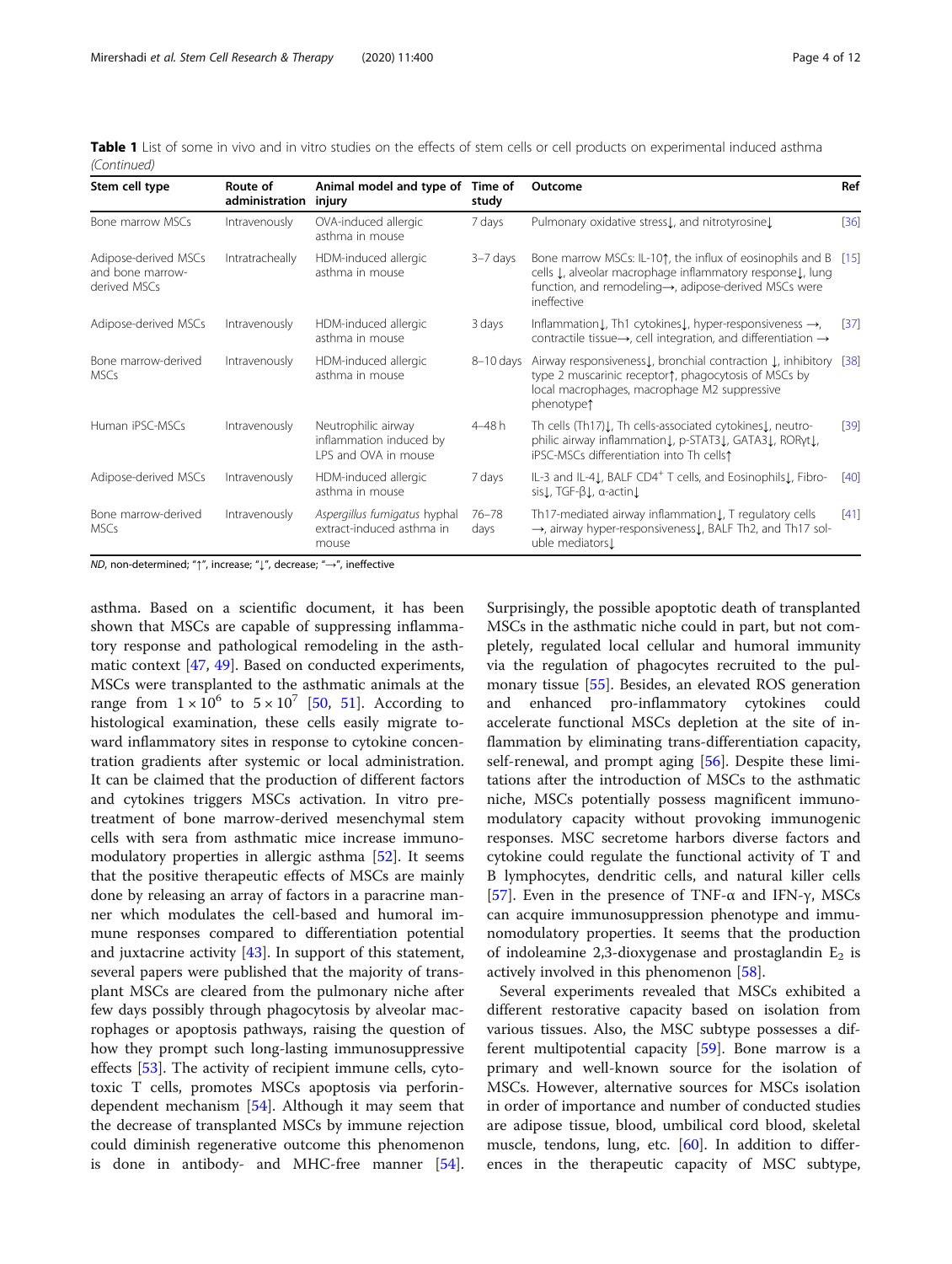experiments have shown distinct immunomodulatory properties for multiple MSC types. For instance, it has been elucidated that MSCs isolated from adipose and placenta tissues elicited robust immunomodulation in experimental allergic asthma compared to bone marrow MSCs [[61,](#page-10-0) [62](#page-10-0)]. Lung and umbilical cord blood MSCs have short-lasting persistence in inflamed sites compared to bone marrow MSCs administrated intravenously [\[63,](#page-10-0) [64](#page-10-0)]. Li et al. claimed that the introduction of placental-derived MSCs in OVA-sensitized rats, upregulated IL-10, reduced IL-17, and blunted Th17 to Treg ratio [\[65](#page-10-0)]. Recent data examining the anti-asthmatic properties of placental MSCs within the pulmonary niche showed the reduction of eosinophils in bronchoalveolar lavage fluid and suppression of IgE and IL-4. Along with these changes, the proliferation of goblet cells, and synthesis of mucus closed to near-normal levels and lymphocyte polarization toward Th2 was interrupted [\[34\]](#page-9-0).

It is noteworthy that various MSC subtypes could exhibit diverse regenerative potential in the asthmatic pulmonary niche. As abovementioned, it seems that the source of MSCs could alter persistence in the inflammatory asthmatic niche correlated with the ability to express adhesion molecules, distinct integrins. MSC subtype isolated from the multiple tissues possess different global gene expression profiles and paracrine activity which may contribute to diverse regenerative outcomes [[66\]](#page-10-0). In support of this statement, it has been shown that intra-tracheal administration of mouse MSCs from three different tissues such as adipose tissue, bone marrow, and lungs modulated inflammatory response and structural remodeling with different outcomes in OVA-induced asthma model, possibly via distinct secretome profile [[66](#page-10-0)]. Abreu and colleagues highlighted a superior paracrine activity of bone marrow MSCs in comparison with adiposederived counterparts [\[66](#page-10-0)]. Hence, it seems logical to select an appropriate MSC type with a special multipotentiality regarding the entity of pulmonary injury.

## Mechanisms involved in the therapeutic effects of MSCs in experimental asthma models Immunomodulation

As abovementioned, MSCs have been extensively applied in several experimental studies in asthma. It seems that the therapeutic properties of MSCs are mainly correlated with the immune system regulation at the site of inflammation [[43](#page-9-0), [63](#page-10-0), [64](#page-10-0), [67\]](#page-10-0). MSCs are eligible to regulate Th2 to Th1 ratio, synthesis of interleukins such as 4, 5, and 13; IgE; and mucus after introduction into the asthmatic niche. By increasing TGF-β and IFN-γ, MSCs can abort untamed allergic responses [[67](#page-10-0)–[69](#page-10-0)]. These events coincide with the increase of CD4<sup>+</sup>CD25<sup>+</sup> FoxP3<sup>+</sup> Treg cells, IL-10 in bronchioalveolar discharge, a decrease of mast and goblet cells, suppression of nitrosative stress, and inhibition of phagocytic activity in alveolar macrophages and [[38,](#page-9-0) [67,](#page-10-0) [70](#page-10-0)] (Fig. [1](#page-5-0)). There is a close reverse relationship between the eosinophil population in bronchoalveolar lavage and Treg cells which seem critical for the protective impact of MSCs [\[71](#page-10-0)]. Most experiments implied that the control of Th2 lymphocytes and relevant allergic reactions could be an efficient strategy for the control of asthmatic injuries [[67](#page-10-0)–[69](#page-10-0)]. Notably, different types of MSCs transplantation have different time-dependent therapeutic outcomes. Due to non-specific bio-distribution and the problem associated with the capacity to cross the blood-air sac barrier, intravenous administration possibly leads to inadequate MSCs recruitment to the asthmatic niche. Despite these limitations, this approach is recommended in unstable conditions [[72\]](#page-10-0). Some authorities claimed that approximately 4- to 5-fold doses of MSCs is required to yield the same therapeutic outcome applicable to results by local administration [[72\]](#page-10-0). Based on previously published data, direct intra-tracheal delivery of whole bone marrow mononuclear cells yielded more cells trapped inside the lung parenchyma in comparison with the systemic route. Both modalities resulted in a similar immunomodulatory capacity of MSCs [\[25](#page-9-0)]. It has been shown that intraperitoneal administration of bone marrow MSCs is the potential to modulate the allergic asthma reaction. Soon after injection into the peritoneal cavity, these cells easily migrate to the pulmonary niche and exert immunomodulatory capacity [\[73](#page-10-0), [74](#page-10-0)].

If we assume that the therapeutic capacity of transplant MSCs is mainly done via paracrine activity, thus, it is logical to transplant distinct cell types to the asthmatic niche locally rather than via a systemic route [\[28](#page-9-0)]. Of course, we must be aware that the local administration is per se invasive, expensive due to surgical procedure and postoperative care. Due to mechanical pressure and inflammatory tissue conditions, a fraction of transplant MSC dies soon after injection into inflamed sites. Despite these limitations, fewer MSCs are needed in local delivery to accomplish therapeutic efficacy. Calling attention, paracrine activity is just efficient in a short distance after close interaction of pulmonary resident cells with MSCs in proximity [[75\]](#page-10-0). Considering these limitations, the repeated dose of MSCs could, if not completely, circumvent disadvantage related to systemic administration in the asthmatic niche [[76\]](#page-10-0). Even though, a repeated dose of MSCs increases the risk of ectopic non-specific overgrowth in different tissues except the lungs [[77](#page-10-0)]. It should be in mind that most studies in animal models reported the efficiency of MSCs in the alleviation of asthmatic changes soon after initial sensitization. Some researchers used episodic allergen exposure to the stabilized asthma-like condition [\[24](#page-9-0)]. However, there are few long-term follow-up studies related to the therapeutic effects of MSCs asthmatic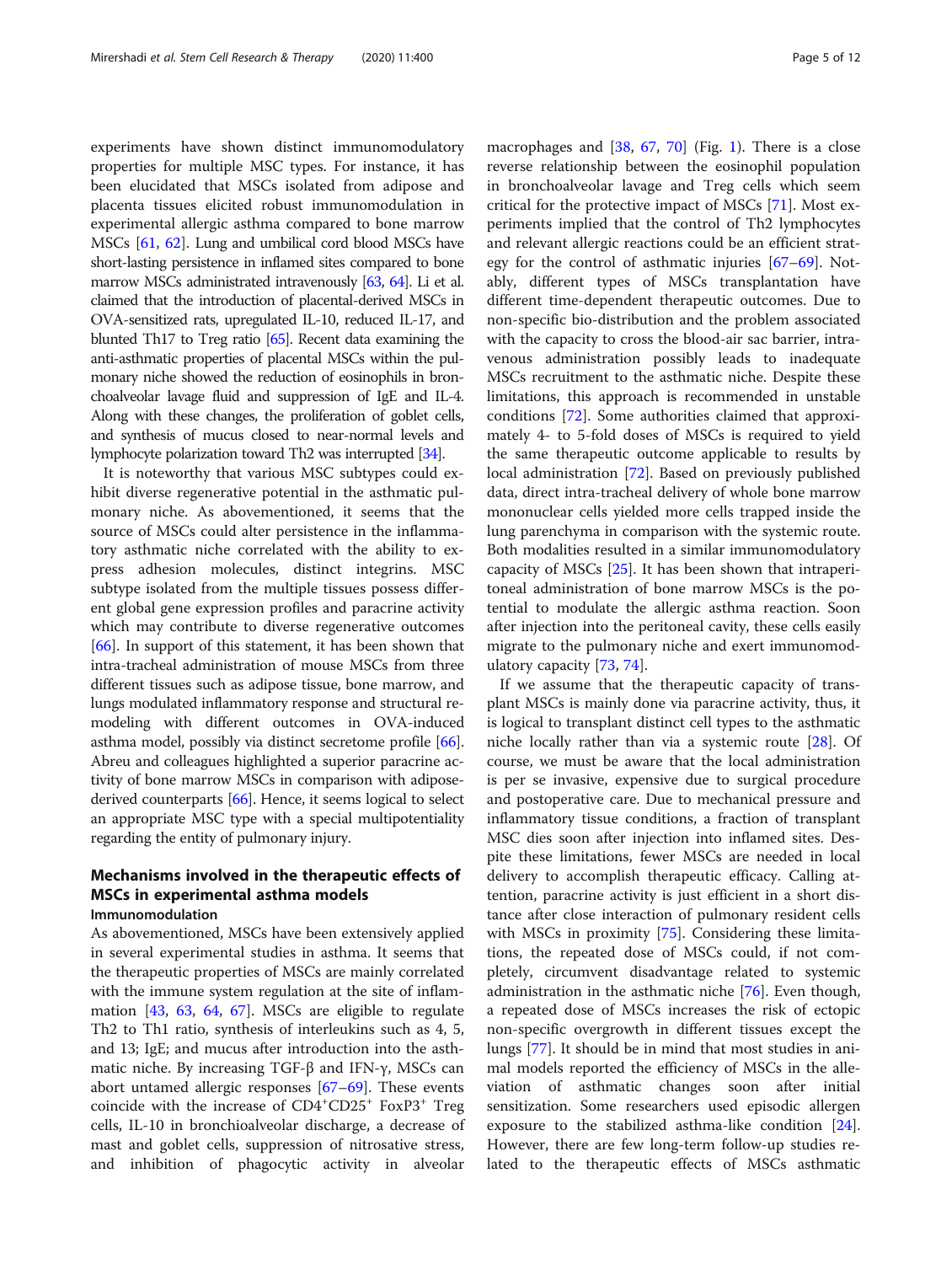<span id="page-5-0"></span>

animals. Commensurate with these descriptions, there was no basis for the statement that MSCs could completely restore or retrieve the asthmatic lung function. For example, Trizl and co-workers performed six intravenous administrations of MSCs bi-monthly in asthmatic cats and followed up for 1 year [[24](#page-9-0)]. They declared that MSCs failed to suppress inflammation of airway conduits in terms of eosinophil number and bronchiolar hypersensitivity. In another study done by the same research group, five systemic administrations of MSCs showed an anti-inflammatory response at day 130 while data represented the lack of prominent inflammation suppression by month 9 [[78\]](#page-10-0). The scientific rationale for these data could correlate with the fact that bona fide MSCs exert therapeutic effects only short periods after transplantation via differentiation, juxtacrine, and paracrine mechanisms before their death.

## Multiple mechanisms action of MSCs in asthmatic niche

In addition to the immunomodulatory capacity of MSCs, growing evidence has proposed the existence of multiple mechanisms, such as trans-differentiation capacity, cell fusion, mitochondrial transfer, and paracrine activity done by microvesicles and exosomes, in these cells to alleviate asthma-related pathology [[79](#page-10-0)] (Fig. 1). As aforementioned, multiple experiments confirmed the

existence of factors and cytokines in MSCs secretome which are packed inside extracellular nano-sized vesicles, namely exosomes and transported to the target cells. Additionally, the direct differentiation potency of MSCs has been neglected previously by reports which are possibly due to the enhanced MSCs death at the site of transplantation  $[22, 80]$  $[22, 80]$  $[22, 80]$  $[22, 80]$ . A study conducted by Spees and co-workers showed that the simultaneous culture of human MSCs with heat-injured pulmonary epithelial cells promoted differentiation toward epithelial-like lineage [[81\]](#page-10-0). Based on the facts from experiments, it would not be an exaggeration to mention that paracrine activity is the main suggested therapeutic bioactivity of MSCs in the asthmatic niche [[82\]](#page-10-0). These cells have inherent capacity to release 40–200 nm nanoscale exosomes which harbor multiple anti-inflammatory factors that could regulate the function of immune cells [\[83](#page-10-0)]. Interestingly, these nanoparticles easily spread in the bio-fluids, are stable, and survive in a harsh milieu when even the source cells could not survive [\[84\]](#page-10-0). On this basis, Cruz and co-workers claimed that systemic injection of conditioned media (CM) or extracellular vesicles harvested from mouse and human MSCs are equally effective in the regulation of Th2/Th17-associated asthma hypersensitivity and inflammation in a mouse model of mycosis [\[85\]](#page-10-0). Concerning the fact that some regenerative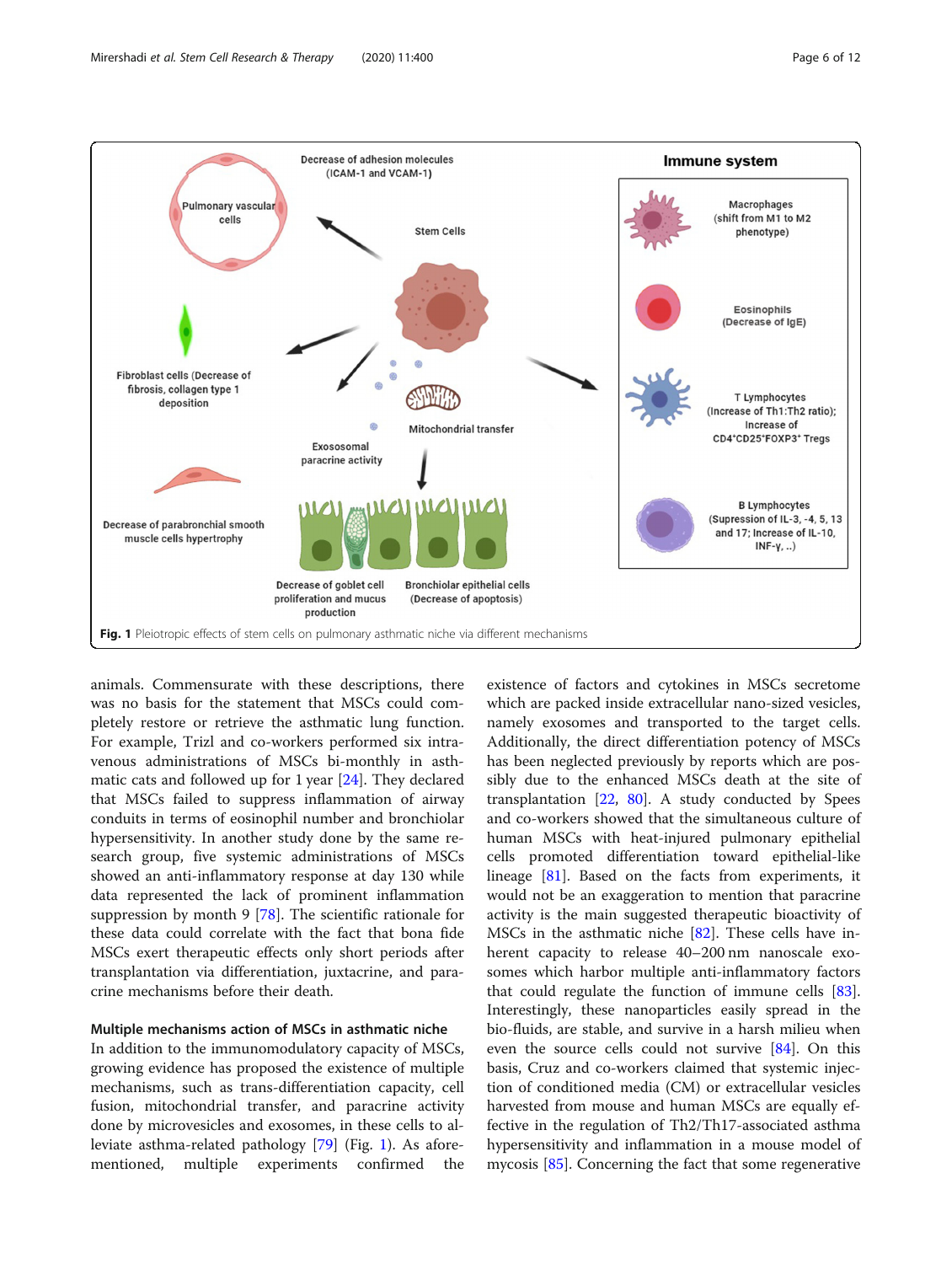effects of MSCs are done via releasing soluble effectors, thus, MSC-free therapy such as CM and exosomes could be an alternative due to easy storing and handling. By using these approaches, it is less likely to see cellular emboli, tumorigenesis, and unwanted immune responses after transplantation [[86](#page-10-0)]. According to data from a study conducted by Keyhanmanesh et al., they reported that three times the systemic injection of MSC CM inhibited hallmark of asthma indicated by suppression of IL-4 and increase of INF-γ. The results were accompanied by the upregulation of T-bet and downregulation of GATA-3 in the asthmatic rats [\[76](#page-10-0)], due to a large number of factors inside exosomes exhibiting pleiotropic effects. For instance, Rahbarghazi et al. demonstrated that the intra-tracheal administration of either rat bone marrow MSCs or CM could suppress the Th2-associated activity via suppression of IL-5 and activation of IL-12. They also found that the expression of adhesion molecules such as intercellular adhesion molecule-1 and vascular cell adhesion molecule-1 significantly decreased which per se decreased immune cell recruitment to the pulmonary tissues [[48](#page-9-0)]. In contrast, Ahmadi and colleagues reported the inefficiency of rat MSC CM on the modulation of inflammation in OVA-induced asthma [[23\]](#page-9-0). The reason for contradictory results could correlate with the time and route of administration, and total dose [[66,](#page-10-0) [87\]](#page-10-0). Additionally, short activity and rapid distribution of factors after transplantation compared to cell injection could be logic for transient therapeutic effects of CM and exosomes. Aside from the fact that CM and exosomes are integral to the paracrine activity of MSCs in injured sites, more investigations are highly demanded to address underlying mechanisms.

Some data showed that MSCs promote tissue regeneration via mitochondrial transfer is a response to external stimuli. The critical role of gap junctional channel, tunnel tube formation and Rho-GTPases such as Miro1 were previously confirmed by which mitochondrial mass was transferred to the damaged cells [[88,](#page-10-0) [89](#page-10-0)]. In this regard, it has been shown that connexin-43  $G/C^+$  MSCs retrieved epithelial cell bioactivity after mitochondrial transfer in lipopolysaccharide-associated acute pulmonary inflammation. Islam and co-workers found that the suppression of connexin-43 was interrupted by mitochondrial transfer from MSCs to epithelial cells [\[90\]](#page-10-0). It seems that the phenomenon of mitochondrial transfer is effective in the alleviation of other pulmonary injuries. For example, Li et al. confirmed the therapeutic effect of bone marrow MSCs against rat COPD induced by cigarette smoke [[91\]](#page-11-0). In a recent study, it has been shown that the intra-tracheal administration of induced pluripotent stem cell-derived MSCs improved mitochondrial dysfunction in epithelial cells via mitochondrial transfer via connexin-43 [\[26](#page-9-0)]. Mitochondrial transfer is efficient to slow down the procedure of apoptotic changes in epithelial cells [\[92](#page-11-0)]. In addition to the mitochondrial donation, multiple factors released by MSCs could inhibit the apoptosis signaling pathway either in a non-mitochondrial or mitochondrial-dependent manner [[93\]](#page-11-0). Besides, other cell-protective mechanisms, namely autophagy, actively could alter the development of asthmatic remodeling. For instance, it has been shown that intravenous administration of MSCs reduced inflammation in the pulmonary microvascular system via engaging autophagy-related effectors during ischemia/reperfusion in the model of mouse by inhibiting miR-142a-5p in endothelial cells [[94](#page-11-0), [95](#page-11-0)].

Unraveling the regenerative effects of MSCs and other stem cell types could be done in both protein and gene levels. The discovery of miRNAs and other factors function is a de novo strategy for the reduction of asthmatic changes [\[96](#page-11-0)]. As implied by previous experiments, molecular examination confirmed the alteration of miRNAs during asthmatic changes. Therefore, elucidation of miR-NAs and relative changes could be a reliable tool for monitoring the progression of asthma [\[97](#page-11-0), [98](#page-11-0)]. Further investigations in animal asthma models showed the potency of MSCs and induced pluripotent stem cellderived MSCs to modulate the expression of proinflammatory miRNAs, such as miRNA-155, -133, mmu-miR-21a-3p, and mmu-miR-449c-5p coincided with the induction of miRNA21 and mmu-miR-496a-3p [[97,](#page-11-0) [99](#page-11-0), [100](#page-11-0)]. For example, previous studies showed that MSCs could alter the phenotype and bioactivity of different cells via horizontal transfer of genetic data such as miRNAs and mRNAs [[101\]](#page-11-0). It has been shown that exosomes are the major players in the paracrine activity and transfer of genetic materials and factors from MSCs to the immune cells [[101](#page-11-0)]. The exposure of M1 proinflammatory macrophages to the MSC-derived exosomes induced polarization toward M2 anti-inflammatory macrophages [[102](#page-11-0)]. As previously mentioned, the overproduction of Th2-derived cytokines, such as IL-4, IL-5, IL-9, and IL-13, is associated with dysregulated immunity in asthma [[103](#page-11-0)]. It has been shown that the application of MSCs in different asthmatic models could decrease inflammatory response by altering the levels of Th2-derived cytokines and miRNAs associated with the function of these cells [\[21\]](#page-9-0). The interaction of microbial pathogenassociated molecular patterns (PAMPs) with pulmonary epithelial cells and immune cells via toll-like ligand receptors in asthmatic niche leads to the production of cytokines and chemokines [\[104\]](#page-11-0). Toll-like ligand receptors were also expressed on the surface of different stem cells such as MSCs and endothelial progenitor cells [\[105,](#page-11-0) [106](#page-11-0)]. It seems that the simultaneous stimulation of MSCs and immune cells suggests the putative role of MSCs in controlling the activity of immune cells. The activation of toll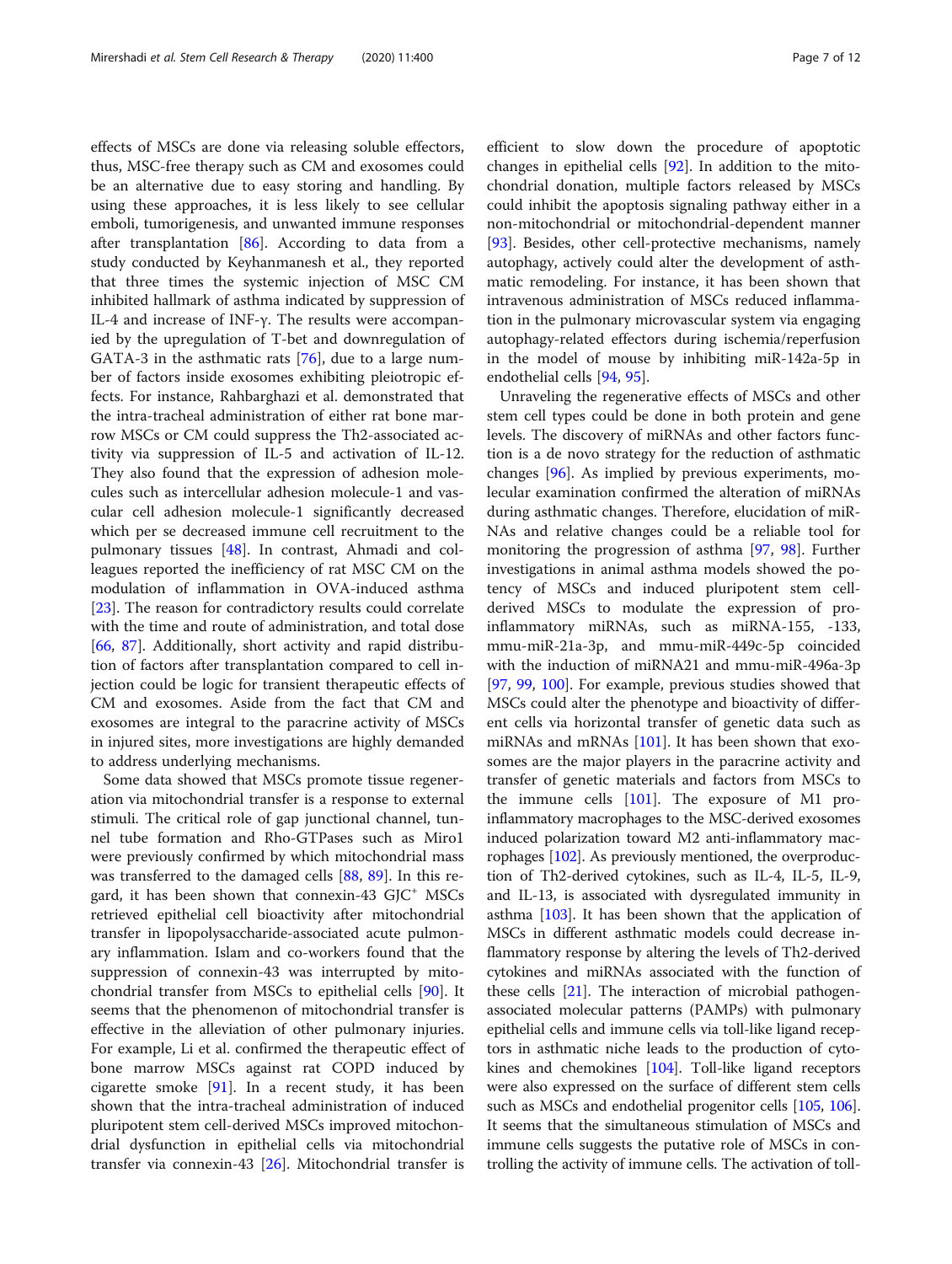like ligand receptors by PAMPs could frustrate pulmonary macrophages and release a large content of chemokines such as CXCL8 and CXCL11 which in turn increase the migration of MSCs toward the site of asthmatic niche. Also, the presence of MSCs suppresses the activity of microbes by producing antibacterial proteins [[107](#page-11-0)]. It has shown that MSCs can suppress the function of complement cascade by releasing complement inhibitors such as factor H, leading to the inhibition of C3 and C5 convertase [[108](#page-11-0)]. According to different experiments, several miR-NAs have critical roles in the inflammation of airway conduit, including miRNA-126, miRNA-let-7, and miRNA-155 [[97](#page-11-0)]. In a study performed by Kuo and co-workers, the therapeutic potential of MSCs has been proved to reduce stretch-induced inflammatory miR-155 in pulmonary bronchiolar epithelial cells by downregulating miR-155 [\[109](#page-11-0)]. Data showed that MSCs are promising cell sources to alter the expression of miRNAs in immune cells and pulmonary tissue to reduce the inflammatory condition.

Despite numerous advantages of MSCs application, there are very few reports regarding MSC side effects in pulmonary disease. For instance, it was shown that allogenic transplantation of MSCs in patients with idiopathic pulmonary fibrosis did not cause serious clinically and laboratory abnormalities [[110](#page-11-0)]. However, the long-term follow-up of these patients revealed a total number of 2 deaths per 9 MSC-treated cases because of disease exacerbation [\[110\]](#page-11-0). Clinical trials conducted already by local investigators in different countries showed that transplantation of MSCs was appropriately tolerated and only a limited number of side effects were observed due to uncontrolled suppression of immune cells. Besides transdifferentiation of transplanted to undesired cell types, the progression of tumor-like cells and possible metastasis to remote sites are the main challenging issues [[110\]](#page-11-0). Attention should be made to interpret the immunomodulatory properties of MSCs after transplantation under acute and chronic inflammation. It has been shown that the administration of allogenic MSCs increased alveolar macrophage activity a few hours after transplantation via the intravenous route indicated by enhanced MCP-1, CXCL-1, and IL-6 production [\[111\]](#page-11-0). To increase the survival rate and modulatory effect of transplanted MSCs, the simultaneous administration of mycophenolate mofetil was performed from the time of cell administration onwards. This strategy inhibits the accumulation of reactive T cells and allogeneic rejection [[112](#page-11-0)]. There is still a long way to go to confirm the therapeutic outcomes of MSCs in different pulmonary allergic diseases.

## Xenogeneic transplantation of human MSCs into an animal model of asthma

Despite the existence of inherent species variation in MSC function, some experiments conducted xenogeneic lung transplantation models in animals using human MSCs [\[113](#page-11-0)–[115\]](#page-11-0). Similar to animal MSCs, human MSCs exhibited potent immunomodulatory properties either in the acute or chronic asthma mouse model [\[114,](#page-11-0) [115](#page-11-0)]. It has been elucidated that typical hallmarks of asthma were mostly subsided after transplantation of human MSCs, isolated from bone marrow, adipose tissue, and umbilical cord, in the mouse model [\[30](#page-9-0)]. Systemic injection of human bone marrow MSCs via tail vein induced pulmonary macrophage polarization toward M2 type via the promotion of the TGF-β/Smad signaling pathway [[116\]](#page-11-0). Interestingly, xenogeneic transplantation of human MSC retro-orbital administration in mice diminished the hyaluronan mucus in the chronic asthma model [\[32\]](#page-9-0). These findings support the assumption that autologous, allogeneic, and xenogeneic transplantation of MSCs could promote anti-inflammatory outcomes via engaging different mechanisms. Regarding massive genetic heterogeneity in allogeneic and xenogeneic models, these cells are, although not fully, able to exert regenerative outcomes.

## Clinical trials

According to the promising results of animal studies, some efforts have been made to investigate the paracrine and juxtacrine effect of MSCs on the human counterpart of asthma. By March 2020, clinical trial results (conducted in URL: [https://clinicaltrials.gov\)](https://clinicaltrials.gov) represented about 9 clinical trials to deal with asthma in the patients (Table [2](#page-8-0)). Of the nine clinical trials, two ongoing examinations evaluated the efficacy of MSCs in asthmatic patients. In a clinical trial conducted by the University Of Miami Miller School Of Medicine, the therapeutic effects of allogeneic MSCs were examined intravenously and patients were followed for 12 weeks. In the second study performed by Punta Pacifica Hospital of Panama City, intranasal administration of human umbilical cord MSC-derived trophic factors was evaluated in adult asthmatic patients.

## Conclusions and future perspectives

Overall, MSC delivery could diminish inflammation of lungs and airway conduits in the asthmatic animal models. The therapeutic effects of MSCs are done by involving different molecular and cellular pathways related to immunomodulation, mitochondrial donation, and protection against different pathways leading to cell death such as apoptosis and oxidative stress. It is highly recommended to establish diverse basic experiments and clinical trials to address the precise underlying mechanisms of MSCs therapy in asthmatic subjects. Long-term monitoring of asthmatic patients who received MSCs could carefully highlight the possible ineffectiveness and side effects before making a solid decision about cellbased therapies.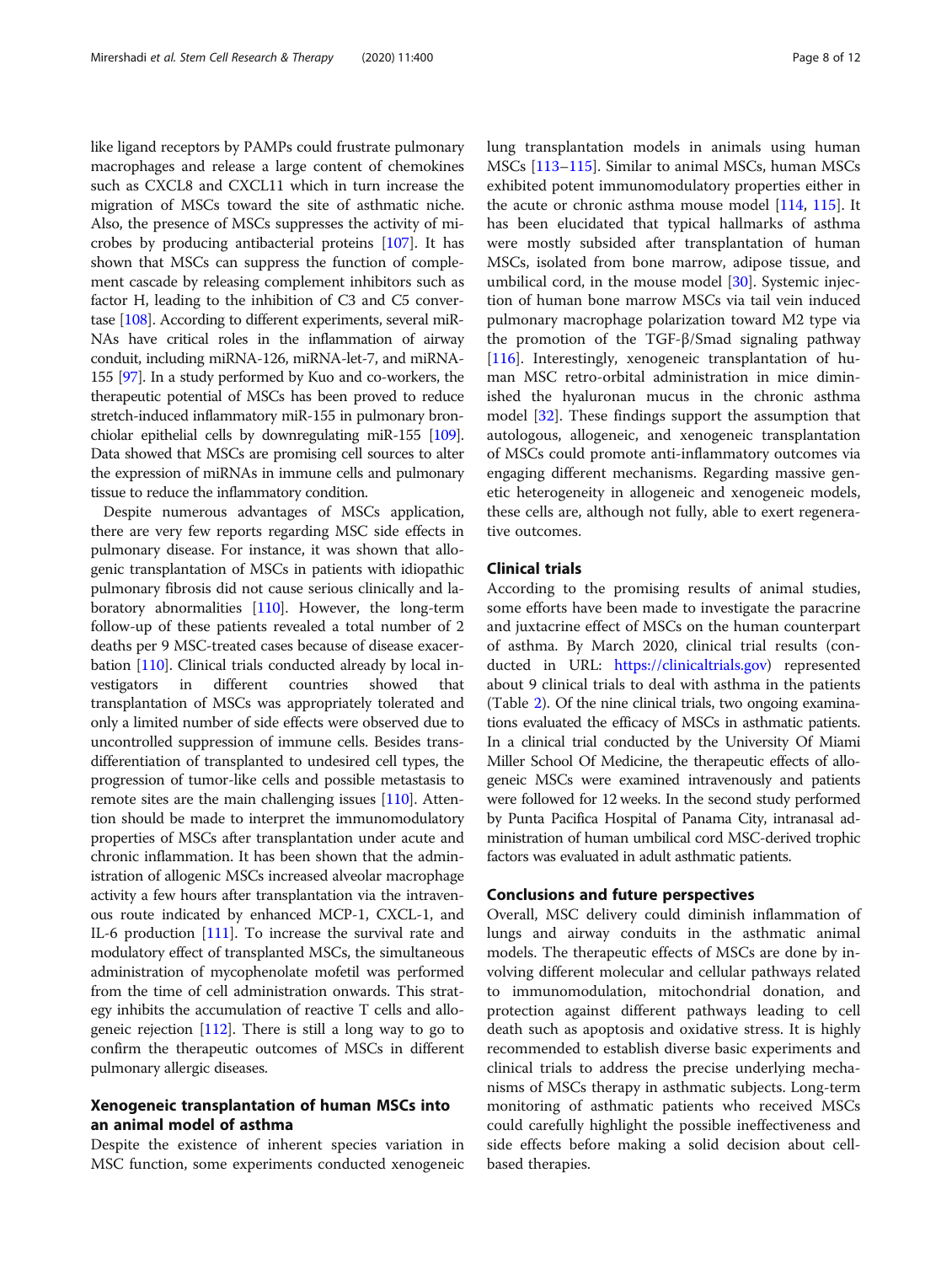<span id="page-8-0"></span>

| <b>Table 2</b> The list of clinical trials concerning asthma documented up to March 2020 |  |  |
|------------------------------------------------------------------------------------------|--|--|
|                                                                                          |  |  |

| <b>Status</b>             | Study title                                                                                                  | Conditions                      | <b>Interventions</b>                                                         | Phase             | <b>Number</b><br>enrolled |
|---------------------------|--------------------------------------------------------------------------------------------------------------|---------------------------------|------------------------------------------------------------------------------|-------------------|---------------------------|
| Active, not<br>recruiting | Allogeneic human cells (hMSCs) via intravenous delivery<br>in patients With Mild asthma                      | Asthma                          | Biological: hMSCs                                                            |                   | 6                         |
| Active, not<br>recruitina | Safety and feasibility study of an intranasal mesenchymal<br>trophic factor for the treatment of asthma      | Asthma                          | Biological: trophic factors from<br>umbilical cord mesenchymal stem<br>cells | and 2             | 20                        |
| Completed                 | Study to evaluate the effect of benralizumab on allergen-<br>induced inflammation in mild, atopic asthmatics | Asthma                          | Biological: benralizumab, other:<br>placebo                                  | Phase 3           | 46                        |
| Completed                 | A pilot study for cell-based therapies in patients with<br>asthma                                            | Asthma.<br>allergic<br>rhinitis | Other: blood donation                                                        | Not<br>applicable | 20                        |

Defining the exact mechanism of MSC-therapy in the asthmatic condition is mandatory before the advent of cell therapy as an alternative modality in the clinical setting. The long-term outcomes and survival of locally or systemically administrated MSCs should be determined. The possible side effects of in vitro expansion of MSCs should be determined. We suggest future investigations need to find appropriate dosing and administration routes. Meanwhile, the exact bioactivity of MSCs is still unclear under acute and chronic inflammation.

#### Abbreviations

COPD: Chronic obstructive pulmonary disease; CM: Conditioned media; ESCs: Embryonic stem cells; ECM: Extracellular matrix; GJC: Gap junction; HSCs: Hematopoietic stem cells; HDM: House dust mite extract; iPSCs: Induced pluripotent stem cells; IFN-γ: Interferon-gamma; IL: Interleukin; LPS: Lipopolysaccharide; MSCs: Mesenchymal stem cells; EPCs: Endothelial progenitor cells; miRNAs: MicroRNAs; OVA: Ovalbumin; siRNA: Small interference RNA; SCF: Stem cell factor; Th: T helper lymphocytes; TGFβ: Transforming growth factor-beta; TNF-α: Tumor necrosis factor-alpha

#### Acknowledgements

The authors thank the personnel of Stem Cell Research Center and Drug Applied Research Center for guidance and support.

#### Authors' contributions

F.M., M.A., A.R., and H.R. reviewed the articles and collected data. R.K. and R.R. edited the manuscript and supervised the study. The authors read and approved the final manuscript.

#### Funding

The manuscript is part of a Ph.D. thesis and is supported by a grant from Stem Cell Research Center of Tabriz University of Medical Sciences and Council for Development of Stem Cell Sciences and Technologies (No. 11.35730-1398.11.8) and approved by the Local Research Ethics Committee of Tabriz University of Medical Sciences (IR.TBZMED.VCR.REC.1397.404).

#### Availability of data and materials

All data generated or analyzed during this study are included in this published article.

Ethics approval and consent to participate Not applicable.

#### Consent for publication

Not applicable.

### Competing interests

The authors declare that they have no competing interests.

#### Author details

<sup>1</sup>Department of Physiology, Faculty of Medicine, Tabriz University of Medical Sciences, Daneshgah St, Tabriz 51666-14766, Iran. <sup>2</sup>Department of Physiology Ardabil Branch, Islamic Azad University, Ardabil, Iran. <sup>3</sup>Drug Applied Research Center, Tabriz University of Medical Sciences, Tabriz, Iran. <sup>4</sup>Cardiovascular Research Center, Tabriz University of Medical Sciences, Tabriz, Iran. <sup>5</sup>Koo University Research Center for Translational Medicine (KUTTAM), Koc University School of Medicine, Istanbul, Turkey. <sup>6</sup>Department of Pulmonary Medicine, Koc University School of Medicine, Istanbul, Turkey. <sup>7</sup>Stem Cell Research Center, Tabriz University of Medical Sciences, Tabriz, Iran. 8 Department of Applied Cell Sciences, Faculty of Advanced Medical Sciences, Tabriz University of Medical Sciences, Daneshgah St, Tabriz 51548-53431, Iran.

### Received: 11 May 2020 Revised: 27 August 2020 Accepted: 2 September 2020 Published online: 15 September 2020

#### References

- 1. Tarlo SM, Balmes J, Balkissoon R, Beach J, Beckett W, Bernstein D, Blanc PD, Brooks SM, Cowl CT, Daroowalla F. Diagnosis and management of workrelated asthma: American College of Chest Physicians Consensus Statement. Chest. 2008;134(3):1S–41S.
- 2. Halwani R, Al-Muhsen S, Hamid Q. Airway remodeling in asthma. Curr Opin Pharmacol. 2010;10(3):236–45.
- 3. Ober C, Hoffjan S. Asthma genetics 2006: the long and winding road to gene discovery. Genes Immun. 2006;7(2):95.
- 4. Mohammadian M, Sadeghipour HR, Kashani IR, Jahromi GP, Omidi A, Nejad AK, Golchoobian R, Boskabady MH. Evaluation of simvastatin and bone marrow-derived mesenchymal stem cell combination therapy on airway remodeling in a mouse asthma model. Lung. 2016;194(5):777–85.
- 5. Barnes PJ, Drazen JM (2002) Pathophysiology of asthma. In: Asthma and COPD. Elsevier, pp. 343–359.
- 6. Fehrenbach H, Wagner C, Wegmann M. Airway remodeling in asthma: what really matters. Cell Tissue Res. 2017;367(3):551–69. [https://doi.org/10.1007/](https://doi.org/10.1007/s00441-016-2566-8) [s00441-016-2566-8.](https://doi.org/10.1007/s00441-016-2566-8)
- 7. Lemanske RF Jr, Busse WW. Asthma: clinical expression and molecular mechanisms. J Allergy Clin Immunol. 2010;125(2):S95–S102.
- 8. Holgate ST. A brief history of asthma and its mechanisms to modern concepts of disease pathogenesis. Allergy, Asthma Immunol Res. 2010;2(3):165–71.
- Y-h S, G-c S, Wan H-y, L-h J, X-y A, Zhu H-x, Wei T, X-y J, B-y Z. Coexistence of Th1/Th2 and Th17/Treg imbalances in patients with allergic asthma. Chin Med J. 2011;124(13):1951–6.
- 10. de Castro LL, Xisto DG, Kitoko JZ, Cruz FF, Olsen PC, Redondo PAG, Ferreira TPT, Weiss DJ, Martins MA, Morales MM. Human adipose tissue mesenchymal stromal cells and their extracellular vesicles act differentially on lung mechanics and inflammation in experimental allergic asthma. Stem Cell Res Ther. 2017;8(1):151.
- 11. Dai R, Yu Y, Yan G, Hou X, Ni Y, Shi G. Intratracheal administration of adipose derived mesenchymal stem cells alleviates chronic asthma in a mouse model. BMC Pulmonary Medicine. 2018;18(1):131. [https://doi.org/10.](https://doi.org/10.1186/s12890-018-0701-x) [1186/s12890-018-0701-x.](https://doi.org/10.1186/s12890-018-0701-x)
- 12. Eisenbarth SC. Use and limitations of alum-based models of allergy. Clin Exp Allergy. 2008;38(10):1572–5. [https://doi.org/10.1111/j.1365-2222.2008.03069.x.](https://doi.org/10.1111/j.1365-2222.2008.03069.x)
- 13. Aun MV, Bonamichi-Santos R, Arantes-Costa FM, Kalil J, Giavina-Bianchi P. Animal models of asthma: utility and limitations. J Asthma Allergy. 2017;10: 293–301. <https://doi.org/10.2147/jaa.s121092>.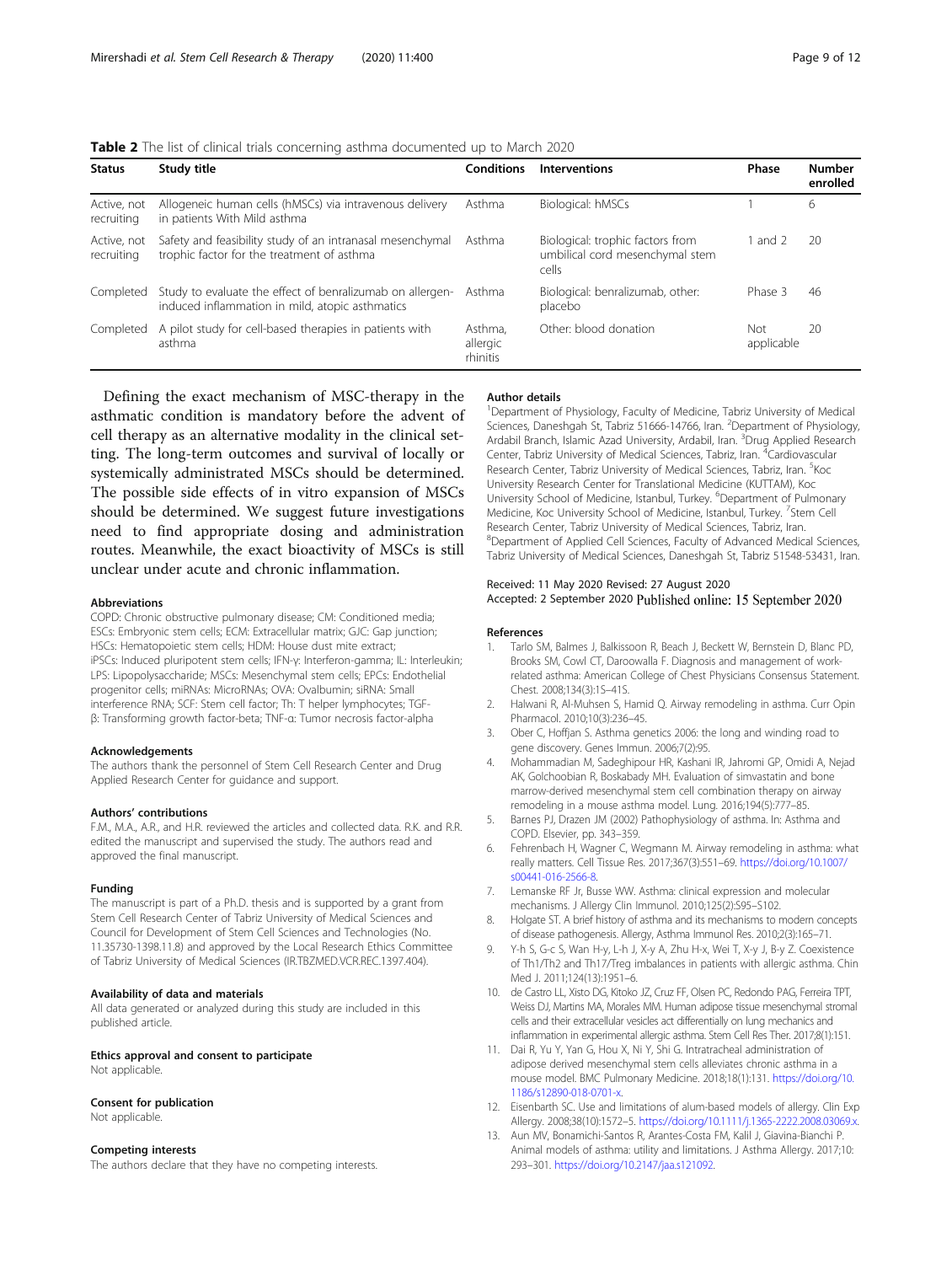- <span id="page-9-0"></span>14. Yang Y-S, Yang M-J, Cho K-H, Lee K, Kim Y-B, Kim J-S, Kang M-G, Song C-W. Study of a BALB/c mouse model for allergic asthma. Toxicological Research. 2008;24(4):253–61.
- 15. Zosky GR, Sly PD. Animal models of asthma. Clin Exp Allergy. 2007;37(7): 973–88. <https://doi.org/10.1111/j.1365-2222.2007.02740.x>.
- 16. Zhang L-B, He M. Effect of mesenchymal stromal (stem) cell (MSC) transplantation in asthmatic animal models: a systematic review and meta-analysis. Pulm Pharmacol Ther. 2019;54:39–52. [https://doi.org/10.1016/j.pupt.2018.11.007.](https://doi.org/10.1016/j.pupt.2018.11.007)
- 17. Ramachandran S, Suguihara C, Drummond S, Chatzistergos K, Klim J, Torres E, Huang J, Hehre D, Rodrigues CO, McNiece IK, Hare JM, Young KC. Bone marrow-derived c-kit+ cells attenuate neonatal hyperoxia-induced lung injury. Cell Transplant. 2015;24(1):85–95. [https://doi.org/10.3727/096368913X667736.](https://doi.org/10.3727/096368913X667736)
- 18. Wu W, Wang T, Dong J-J, Liao Z-L, Wen F-Q. Silencing of c-kit with small interference RNA attenuates inflammation in a murine model of allergic asthma. Int J Mol Med. 2012;30(1):63–8.
- 19. Wu W, Chen H, Li Y-M, Wang S-Y, Diao X, Liu K-G. Intranasal sirna targeting c-kit reduces airway inflammation in experimental allergic asthma. Int J Clin Exp Pathol. 2014;7(9):5505–14.
- 20. Spaziano G, Cappetta D, Urbanek K, Piegari E, Esposito G, Matteis M, Sgambato M, Tartaglione G, Russo R, De Palma R. New role of adult lung c-kit+ cells in a mouse model of airway hyperresponsiveness. Mediat Inflamm. 2016;2016.
- 21. Habibian R, Delirezh N, Farshid AA (2018) The effects of bone marrowderived mesenchymal stem cells on ovalbumin-induced allergic asthma and cytokine responses in mice. Iran J Basic Med Sci 21 (5):483-488. Doi:[https://](https://doi.org/10.22038/ijbms.2018.26898.6575) [doi.org/10.22038/ijbms.2018.26898.6575.](https://doi.org/10.22038/ijbms.2018.26898.6575)
- 22. Ahmadi M, Rahbarghazi R, Aslani MR, Shahbazfar A-A, Kazemi M, Keyhanmanesh R. Bone marrow mesenchymal stem cells and their conditioned media could potentially ameliorate ovalbumin-induced asthmatic changes. Biomed Pharmacother. 2017;85:28–40. [https://doi.org/10.](https://doi.org/10.1016/j.biopha.2016.11.127) [1016/j.biopha.2016.11.127.](https://doi.org/10.1016/j.biopha.2016.11.127)
- 23. Ahmadi M, Rahbarghazi R, Soltani S, Aslani MR, Keyhanmanesh R. Contributory anti-inflammatory effects of mesenchymal stem cells, not conditioned media, on ovalbumin-induced asthmatic changes in male rats. Inflammation. 2016; 39(6):1960–71. <https://doi.org/10.1007/s10753-016-0431-2>.
- 24. Trzil JE, Masseau I, Webb TL, Chang CH, Dodam JR, Cohn LA, Liu H, Quimby JM, Dow SW, Reinero CR. Long-term evaluation of mesenchymal stem cell therapy in a feline model of chronic allergic asthma. Clin Exp Allergy. 2014; 44(12):1546–57. [https://doi.org/10.1111/cea.12411.](https://doi.org/10.1111/cea.12411)
- 25. Abreu SC, Antunes MA, Maron-Gutierrez T, Cruz FF, Ornellas DS, Silva AL, Diaz BL, Ab'Saber AM, Capelozzi VL, Xisto DG, Morales MM, Rocco PRM. Bone marrow mononuclear cell therapy in experimental allergic asthma: intratracheal versus intravenous administration. Respir Physiol Neurobiol. 2013;185(3):615–24. <https://doi.org/10.1016/j.resp.2012.11.005>.
- 26. Yao Y, Fan X-L, Jiang D, Zhang Y, Li X, Xu Z-B, Fang S-B, Chiu S, Tse H-F, Lian Q. Connexin 43-mediated mitochondrial transfer of iPSC-MSCs alleviates asthma inflammation. Stem Cell Reports. 2018;11(5):1120–35.
- 27. Kang S-Y, Park D-E, Song W-J, Bae B-R, Lee J-W, Sohn K-H, Lee H-S, Kang H-R, Park H-W, Chang Y-S, Choi S-J, Oh W-I, Min K-U, Cho S-H. Immunologic regulatory effects of human umbilical cord blood-derived mesenchymal stem cells in a murine ovalbumin asthma model. Clin Exp Allergy. 2017; 47(7):937–45. [https://doi.org/10.1111/cea.12920.](https://doi.org/10.1111/cea.12920)
- 28. Royce SG, Rele S, Broughton BR, Kelly K, Samuel CS. Intranasal administration of mesenchymoangioblast-derived mesenchymal stem cells abrogates airway fibrosis and airway hyperresponsiveness associated with chronic allergic airways disease. FASEB J. 2017;31(9):4168–78.
- 29. Lin Y-D, Fan X-L, Zhang H, Fang S-B, Li C-L, Deng M-X, Qin Z-L, Peng Y-Q, Zhang H-Y, Fu Q-L. The genes involved in asthma with the treatment of human embryonic stem cell-derived mesenchymal stem cells. Mol Immunol. 2018;95:47–55. <https://doi.org/10.1016/j.molimm.2018.01.013>.
- 30. Mathias LJ, Khong SML, Spyroglou L, Payne NL, Siatskas C, Thorburn AN, Boyd RL, Heng TSP. Alveolar macrophages are critical for the inhibition of allergic asthma by mesenchymal stromal cells. J Immunol. 2013;191:5914–24.
- 31. Y-m D, Y-x Z, Chen R, Lin L, Lin Y, J-g L. Mesenchymal stem cell exosomes promote immunosuppression of regulatory T cells in asthma. Exp Cell Res. 2018;363(1):114–20.
- 32. Goldstein BD, Lauer ME, Caplan AI, Bonfield TL. Chronic asthma and mesenchymal stem cells: hyaluronan and airway remodeling. J Inflammation (London, England). 2017;14:18. [https://doi.org/10.1186/s12950-](https://doi.org/10.1186/s12950-017-0165-4) [017-0165-4](https://doi.org/10.1186/s12950-017-0165-4).
- 33. Cho K-S, Park M-K, Kang S, Park H-Y, Hong S-L, Park H-K, Yu H-S, Roh H-J. Adipose-derived stem cells ameliorate allergic airway inflammation by

inducing regulatory T cells in a mouse model of asthma. Mediators of inflammation. Mediators Inflamm. 2014;2014:436476.

- 34. Li Y, Qu T, Tian L, Han T, Jin Y, Wang Y. Human placenta mesenchymal stem cells suppress airway inflammation in asthmatic rats by modulating notch signaling. Mol Med Rep. 2018;17(4):5336–43.
- 35. Zhong H, Fan X-L, Fang S-B, Lin Y-D, Wen W, Fu Q-L. Human pluripotent stem cell-derived mesenchymal stem cells prevent chronic allergic airway inflammation via TGF-β1-Smad2/Smad3 signaling pathway in mice. Mol Immunol. 2019;109:51–7. <https://doi.org/10.1016/j.molimm.2019.02.017>.
- 36. Malaquias M, Oyama L, Jericó P, Costa I, Padilha G, Nagashima S, Lopes-Pacheco M, Rebelatto CLK, Michelotto P, Xisto D. Effects of mesenchymal stromal cells play a role the oxidant/antioxidant balance in a murine model of asthma. Allergol Immunopathol. 2018;46(2):136–43.
- 37. Mariñas-Pardo L, Mirones I, Amor-Carro O, Fraga-Iriso R, Lema-Costa B, Cubillo I, Rodríguez Milla MÁ, García-Castro J, Ramos-Barbón D. Mesenchymal stem cells regulate airway contractile tissue remodeling in murine experimental asthma. Allergy. 2014;69(6):730–40. <https://doi.org/10.1111/all.12392>.
- 38. Braza F, Dirou S, Forest V, Sauzeau V, Hassoun D, Chesné J, Cheminant-Muller MA, Sagan C, Magnan A, Lemarchand P. Mesenchymal stem cells induce suppressive macrophages through phagocytosis in a mouse model of asthma. Stem Cells. 2016;34(7):1836–45. [https://doi.org/10.1002/stem.2344.](https://doi.org/10.1002/stem.2344)
- 39. Fang S-B, Zhang H-Y, Jiang A-Y, Fan X-L, Lin Y-D, Li C-L, Wang C, Meng X-C, Fu Q-L. Human iPSC-MSCs prevent steroid-resistant neutrophilic airway inflammation via modulating Th17 phenotypes. Stem Cell Res Ther. 2018; 9(1):147. <https://doi.org/10.1186/s13287-018-0897-y>.
- 40. Castro LL, Kitoko JZ, Xisto DG, Olsen PC, Guedes HLM, Morales MM, Lopes-Pacheco M, Cruz FF, Rocco PRM. Multiple doses of adipose tissue-derived mesenchymal stromal cells induce immunosuppression in experimental asthma. Stem Cells Transl Med. 2020;9(2):250–60. [https://doi.org/10.1002/](https://doi.org/10.1002/sctm.19-0120) [sctm.19-0120](https://doi.org/10.1002/sctm.19-0120).
- 41. Lathrop MJ, Brooks EM, Bonenfant NR, Sokocevic D, Borg ZD, Goodwin M, Loi R, Cruz F, Dunaway CW, Steele C, Weiss DJ. Mesenchymal stromal cells mediate aspergillus hyphal extract-induced allergic airway inflammation by inhibition of the Th17 signaling pathway. Stem Cells Transl Med. 2014;3(2): 194–205. [https://doi.org/10.5966/sctm.2013-0061.](https://doi.org/10.5966/sctm.2013-0061)
- 42. Royce SG, Shen M, Patel KP, Huuskes BM, Ricardo SD, Samuel CS. Mesenchymal stem cells and serelaxin synergistically abrogate established airway fibrosis in an experimental model of chronic allergic airways disease. Stem Cell Res. 2015;15(3):495–505.
- 43. Urbanek K, De Angelis A, Spaziano G, Piegari E, Matteis M, Cappetta D, Esposito G, Russo R, Tartaglione G, De Palma R. Intratracheal administration of mesenchymal stem cells modulates tachykinin system, suppresses airway remodeling and reduces airway hyperresponsiveness in an animal model. PLoS One. 2016;11(7):e0158746.
- 44. Leibel S, Post M. Endogenous and exogenous stem/progenitor cells in the lung and their role in the pathogenesis and treatment of pediatric lung disease. Front Pediatr. 2016;4:36. [https://doi.org/10.3389/fped.2016.00036.](https://doi.org/10.3389/fped.2016.00036)
- 45. Leeman KT, Fillmore CM, Kim CF. Lung stem and progenitor cells in tissue homeostasis and disease. Curr Top Dev Biol. 2014;107:207–33. [https://doi.](https://doi.org/10.1016/B978-0-12-416022-4.00008-1) [org/10.1016/B978-0-12-416022-4.00008-1.](https://doi.org/10.1016/B978-0-12-416022-4.00008-1)
- 46. Suzuki T, Suzuki S, Fujino N, Ota C, Yamada M, Suzuki T, Yamaya M, Kondo T, Kubo H. c-kit immunoexpression delineates a putative endothelial progenitor cell population in developing human lungs. Am J Phys Lung Cell Mol Phys. 2014;306(9):L855–65.
- 47. Srour N, Thébaud B. Stem cells in animal asthma models: a systematic review. Cytotherapy. 2014;16(12):1629–42.
- 48. Rahbarghazi R, Keyhanmanesh R, Aslani MR, Hassanpour M, Ahmadi M. Bone marrow mesenchymal stem cells and condition media diminish inflammatory adhesion molecules of pulmonary endothelial cells in an ovalbumin-induced asthmatic rat model. Microvasc Res. 2019;121:63–70. [https://doi.org/10.1016/j.mvr.2018.10.005.](https://doi.org/10.1016/j.mvr.2018.10.005)
- 49. Prockop DJ, Oh JY. Medical therapies with adult stem/progenitor cells (MSCs): a backward journey from dramatic results in vivo to the cellular and molecular explanations. J Cell Biochem. 2012;113(5):1460–9.
- 50. Shigemura N, Okumura M, Mizuno S, Imanishi Y, Nakamura T, Sawa Y. Autologous transplantation of adipose tissue-derived stromal cells ameliorates pulmonary emphysema. Am J Transplant. 2006;6(11):2592–600.
- 51. Luan Y, Zhang X, Kong F, Cheng G-H, Qi T-G, Zhang Z-H. Mesenchymal stem cell prevention of vascular remodeling in high flow-induced pulmonary hypertension through a paracrine mechanism. Int Immunopharmacol. 2012;14(4):432–7.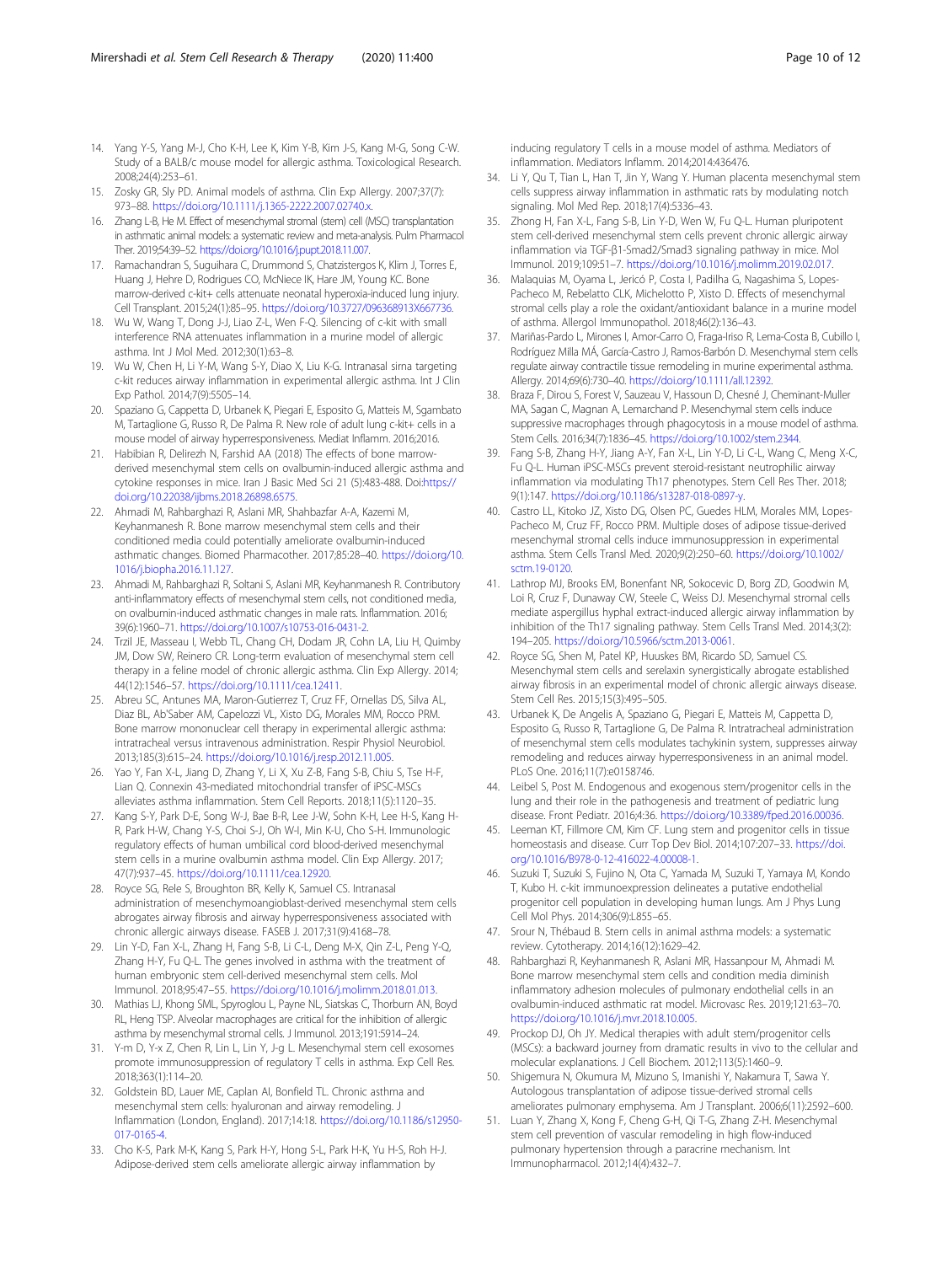- <span id="page-10-0"></span>52. Abreu SC, Xisto DG, de Oliveira TB, Blanco NG, de Castro LL, Kitoko JZ, Olsen PC, Lopes-Pacheco M, Morales MM, Weiss DJ, Rocco PRM. Serum from asthmatic mice potentiates the therapeutic effects of mesenchymal stromal cells in experimental allergic asthma. Stem Cells Transl Med. 2018;8(3):301– 12. <https://doi.org/10.1002/sctm.18-0056>.
- 53. Prockop DJ. The exciting prospects of new therapies with mesenchymal stromal cells. Cytotherapy. 2017;19(1):1–8.
- 54. Galleu A, Riffo-Vasquez Y, Trento C, Lomas C, Dolcetti L, Cheung TS, von Bonin M, Barbieri L, Halai K, Ward S. Apoptosis in mesenchymal stromal cells induces in vivo recipient-mediated immunomodulation. Sci Transl Med. 2017;9(416):eaam7828.
- 55. Thum T, Bauersachs J, Poole-Wilson PA, Volk H-D, Anker SD. The dying stem cell hypothesis: immune modulation as a novel mechanism for progenitor cell therapy in cardiac muscle. J Am Coll Cardiol. 2005;46(10):1799–802.
- 56. Chen F, Liu Y, Wong N-K, Xiao J, So K-F. Oxidative stress in stem cell aging. Cell Transplant. 2017;26(9):1483–95. [https://doi.org/10.1177/](https://doi.org/10.1177/0963689717735407) [0963689717735407](https://doi.org/10.1177/0963689717735407).
- 57. Chen L, Zhang W, Yue H, Han Q, Chen B, Shi M, Li J, Li B, You S, Shi Y. Effects of human mesenchymal stem cells on the differentiation of dendritic cells from CD34+ cells. Stem Cells Dev. 2007;16(5):719–32.
- 58. Bernardo Maria E, Fibbe Willem E. Mesenchymal stromal cells: sensors and switchers of inflammation. Cell Stem Cell. 2013;13(4):392–402. [https://doi.](https://doi.org/10.1016/j.stem.2013.09.006) [org/10.1016/j.stem.2013.09.006.](https://doi.org/10.1016/j.stem.2013.09.006)
- 59. Vizoso FJ, Eiro N, Costa L, Esparza P, Landin M, Diaz-Rodriguez P, Schneider J, Perez-Fernandez R. Mesenchymal stem cells in homeostasis and systemic diseases: hypothesis, evidences, and therapeutic opportunities. Int J Mol Sci. 2019;20(15):3738. [https://doi.org/10.3390/ijms20153738.](https://doi.org/10.3390/ijms20153738)
- 60. Mosna F, Sensebe L, Krampera M. Human bone marrow and adipose tissue mesenchymal stem cells: a user's guide. Stem Cells Dev. 2010;19(10):1449–70.
- 61. Melief SM, Zwaginga JJ, Fibbe WE, Roelofs H. Adipose tissue-derived multipotent stromal cells have a higher immunomodulatory capacity than their bone marrow-derived counterparts. Stem Cells Transl Med. 2013;2(6): 455–63. <https://doi.org/10.5966/sctm.2012-0184>.
- 62. Li X, Bai J, Ji X, Li R, Xuan Y, Wang Y. Comprehensive characterization of four different populations of human mesenchymal stem cells as regards their immune properties, proliferation and differentiation. Int J Mol Med. 2014;34(3):695–704.
- 63. Hoffman AM, Paxson JA, Mazan MR, Davis AM, Tyagi S, Murthy S, Ingenito EP. Lung-derived mesenchymal stromal cell post-transplantation survival, persistence, paracrine expression, and repair of elastase-injured lung. Stem Cells Dev. 2011;20(10):1779–92.
- 64. Nystedt J, Anderson H, Tikkanen J, Pietilä M, Hirvonen T, Takalo R, Heiskanen A, Satomaa T, Natunen S, Lehtonen S. Cell surface structures influence lung clearance rate of systemically infused mesenchymal stromal cells. Stem Cells. 2013;31(2):317–26.
- 65. Li Y, Li H, Cao Y, Wu F, Ma W, Wang Y, Sun S. Placenta-derived mesenchymal stem cells improve airway hyperresponsiveness and inflammation in asthmatic rats by modulating the Th17/Treg balance. Mol Med Rep. 2017;16(6):8137–45. [https://doi.org/10.3892/mmr.2017.7605.](https://doi.org/10.3892/mmr.2017.7605)
- 66. Abreu SC, Antunes MA, Xisto DG, Cruz FF, Branco VC, Bandeira E, Zola Kitoko J, de Araújo AF, Dellatorre-Texeira L, Olsen PC, Weiss DJ, Diaz BL, Morales MM, Rocco PRM. Bone marrow, adipose, and lung tissue-derived murine mesenchymal stromal cells release different mediators and differentially affect airway and lung parenchyma in experimental asthma. Stem Cells Transl Med. 2017;6(6):1557–67. <https://doi.org/10.1002/sctm.16-0398>.
- 67. Nemeth K, Keane-Myers A, Brown JM, Metcalfe DD, Gorham JD, Bundoc VG, Hodges MG, Jelinek I, Madala S, Karpati S, Mezey E. Bone marrow stromal cells use TGF-beta to suppress allergic responses in a mouse model of ragweed-induced asthma. Proc Natl Acad Sci U S A. 2010;107(12):5652–7. [https://doi.org/10.1073/pnas.0910720107.](https://doi.org/10.1073/pnas.0910720107)
- 68. Goodwin M, Sueblinvong V, Eisenhauer P, Ziats NP, LeClair L, Poynter ME, Steele C, Rincon M, Weiss DJ. Bone marrow-derived mesenchymal stromal cells inhibit Th2-mediated allergic airways inflammation in mice. Stem Cells. 2011;29(7):1137–48.
- 69. Park HK, Cho KS, Park HY, Shin DH, Kim YK, Jung JS, Park SK, Roh HJ. Adipose-derived stromal cells inhibit allergic airway inflammation in mice. Stem Cells Dev. 2010;19:1811–8.
- 70. Firinci F, Karaman M, Baran Y, Bagriyanik A, Ayyildiz ZA, Kiray M, Kozanoglu I, Yilmaz O, Uzuner N, Karaman O. Mesenchymal stem cells ameliorate the histopathological changes in a murine model of chronic asthma. Int Immunopharmacol. 2011;11(8):1120–6.
- 71. Kavanagh H, Mahon BP. Allogeneic mesenchymal stem cells prevent allergic airway inflammation by inducing murine regulatory T cells. Allergy. 2011; 66(4):523–31.
- 72. Park WS, Ahn SY, Sung SI, Ahn J-Y, Chang YS. Strategies to enhance paracrine potency of transplanted mesenchymal stem cells in intractable neonatal disorders. Pediatr Res. 2018;83(1):214–22.
- 73. Işık S, Karaman M, Adan A, Kıray M, Bağrıyanık HA, Sözmen ŞÇ, Kozanoğlu İ, Karaman Ö, Baran Y, Uzuner N. Intraperitoneal mesenchymal stem cell administration ameliorates allergic rhinitis in the murine model. Eur Arch Otorhinolaryngol. 2017;274(1):197–207. <https://doi.org/10.1007/s00405-016-4166-3>.
- 74. Sakine I, Nevin U, Meral K, Özkan K, Müge K, İlknur K, Hüsnü Alper B, Zeynep A-A, Melis Kartal Y, Yusuf B. Effects of intraperitoneal injection of allogeneic bone marrow-derived mesenchymal stem cells on bronchiolitis obliterans in mice model. Iran J Allergy Asthma Immunol. 2017;16(3):205–18.
- 75. Brooke G, Cook M, Blair C, Han R, Heazlewood C, Jones B, Kambouris M, Kollar K, McTaggart S, Pelekanos R Therapeutic applications of mesenchymal stromal cells. In: Seminars in cell & developmental biology, 2007. Elsevier, pp 846–858.
- 76. Keyhanmanesh R, Rahbarghazi R, Aslani MR, Hassanpour M, Ahmadi M. Systemic delivery of mesenchymal stem cells condition media in repeated doses acts as magic bullets in restoring IFN-γ/IL-4 balance in asthmatic rats. Life Sci. 2018;212:30–6. <https://doi.org/10.1016/j.lfs.2018.09.049>.
- 77. Kan C, Chen L, Hu Y, Lu H, Li Y, Kessler JA, Kan L. Microenvironmental factors that regulate mesenchymal stem cells: lessons learned from the study of heterotopic ossification. Histol Histopathol. 2017;32(10):977.
- 78. Trzil JE, Masseau I, Webb TL, Chang C-H, Dodam JR, Liu H, Quimby JM, Dow SW, Reinero CR. Intravenous adipose-derived mesenchymal stem cell therapy for the treatment of feline asthma: a pilot study. J Feline Med Surg. 2016;18(12):981–90.
- 79. Liang X, Ding Y, Zhang Y, Tse H-F, Lian Q. Paracrine mechanisms of mesenchymal stem cell-based therapy: current status and perspectives. Cell Transplant. 2014;23(9):1045–59. <https://doi.org/10.3727/096368913x667709>.
- 80. Horie M, Choi H, Lee RH, Reger RL, Ylostalo J, Muneta T, Sekiya I, Prockop DJ. Intra-articular injection of human mesenchymal stem cells (MSCs) promote rat meniscal regeneration by being activated to express Indian hedgehog that enhances expression of type II collagen. Osteoarthr Cartil. 2012;20(10):1197–207.
- 81. Spees JL, Olson SD, Ylostalo J, Lynch PJ, Smith J, Perry A, Peister A, Wang MY, Prockop DJ. Differentiation, cell fusion, and nuclear fusion during ex vivo repair of epithelium by human adult stem cells from bone marrow stroma. Proc Natl Acad Sci U S A. 2003;100(5):2397–402. [https://doi.org/10.](https://doi.org/10.1073/pnas.0437997100) [1073/pnas.0437997100.](https://doi.org/10.1073/pnas.0437997100)
- 82. Hocking AM, Gibran NS. Mesenchymal stem cells: paracrine signaling and differentiation during cutaneous wound repair. Exp Cell Res. 2010;316(14):2213–9.
- 83. Harrell CR, Jovicic N, Djonov V, Arsenijevic N, Volarevic V. Mesenchymal stem cell-derived exosomes and other extracellular vesicles as new remedies in the therapy of inflammatory diseases. Cells. 2019;8(12):1605. [https://doi.org/10.3390/cells8121605.](https://doi.org/10.3390/cells8121605)
- 84. Wang T, Nasser MI, Shen J, Qu S, He Q, Zhao M. Functions of exosomes in the triangular relationship between the tumor, inflammation, and immunity in the tumor microenvironment. J Immunol Res. 2019;2019.
- 85. Cruz FF, Borg ZD, Goodwin M, Sokocevic D, Wagner DE, Coffey A, Antunes M, Robinson KL, Mitsialis SA, Kourembanas S. Systemic administration of human bone marrow-derived mesenchymal stromal cell extracellular vesicles ameliorates aspergillus hyphal extract-induced allergic airway inflammation in immunocompetent mice. Stem Cells Transl Med. 2015;4(11):1302–16.
- 86. Vizoso F, Eiro N, Cid S, Schneider J, Perez-Fernandez R. Mesenchymal stem cell secretome: toward cell-free therapeutic strategies in regenerative medicine. Int J Mol Sci. 2017;18(9):1852.
- 87. Gazdic M, Volarevic V, Arsenijevic N, Stojkovic M. Mesenchymal stem cells: a friend or foe in immune-mediated diseases. Stem Cell Rev Rep. 2015;11(2):280–7.
- Paliwal S, Chaudhuri R, Agrawal A, Mohanty S. Regenerative abilities of mesenchymal stem cells through mitochondrial transfer. J Biomed Sci. 2018; 25(1):31. <https://doi.org/10.1186/s12929-018-0429-1>.
- 89. Ahmad T, Mukherjee S, Pattnaik BR, Kumar M, Singh S, Rehman R, Jha A, Wani M, Mabalirajan U, Ghosh B. Miro 1 knockdown in stem cells inhibits mitochondrial donation mediated rescue of bronchial epithelial injury. Biophysical J. 2013;104(2):659a.
- 90. Islam MN, Das SR, Emin MT, Wei M, Sun L, Westphalen K, Rowlands DJ, Quadri SK, Bhattacharya S, Bhattacharya J. Mitochondrial transfer from bonemarrow–derived stromal cells to pulmonary alveoli protects against acute lung injury. Nat Med. 2012;18(5):759.